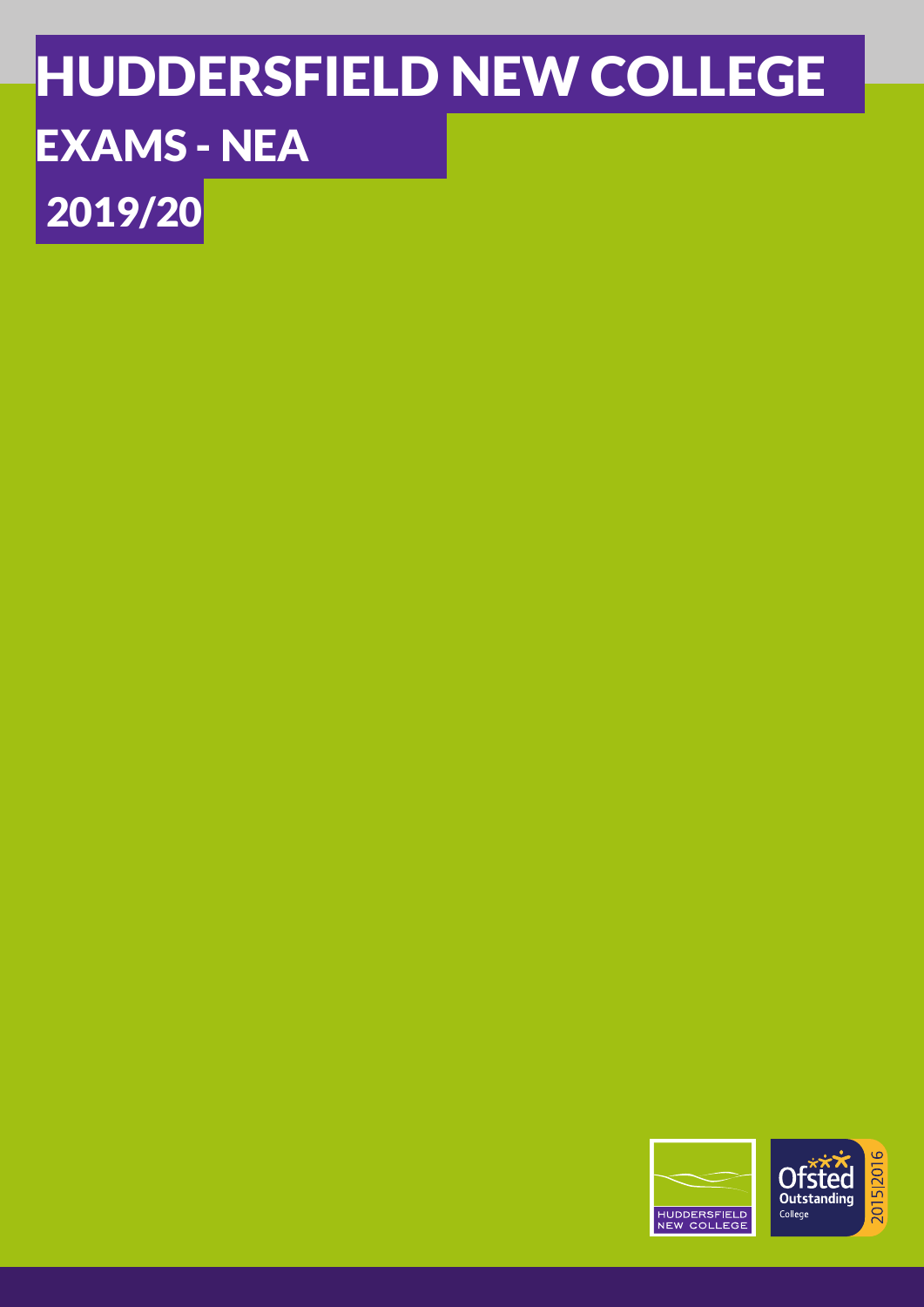

### **Non-examination assessment policy for staff 2019/20**

| <b>Role</b>                                       | Name(s)                                                                                 |
|---------------------------------------------------|-----------------------------------------------------------------------------------------|
| Head of centre                                    | Angela Williams                                                                         |
| Quality assurance lead/<br>Lead internal verifier | <b>Marcus Smith-Connor</b>                                                              |
| SLT member(s)                                     | Julie Thomas                                                                            |
| <b>SENCO</b>                                      | Chris Madej (Director of ALSS)<br>Erika Montgomery (Lead Specialist Teacher & Assessor) |
| <b>Exams Manager</b>                              | <b>Matthew Darlington</b>                                                               |
| <b>Exams Officer</b>                              | Liam Harrison                                                                           |

#### <span id="page-1-0"></span>**Key staff involved in the conduct of non-examination assessments**

#### *Appendix – deadlines for the submission of marks*

Notice to Centres - produced by JCQ on behalf of: AQA, OCR, Pearson and WJEC

#### **Informing candidates of their centre assessed marks**

Centres have for many years been required to have a written internal appeals procedure relating to internal assessment decisions. As part of this procedure, candidates must be told the mark given by their centre for a centre assessed component/unit. This applies to legacy and new GCE and GCSE qualifications, and Project qualifications.

This requirement is to enable candidates to request a review of the centre's marking prior to the marks being submitted to the awarding body, should they wish to do so, and will facilitate the operation of a fair review process. It is reflected in the regulators' Qualification Level Conditions and Requirements.

Centres should use the internal standardisation process to ensure that all teachers are confident in correctly and accurately applying the marking standard. Exemplar material and any guidance provided by the awarding body should be used. This should help to prevent marking errors and avoid candidates requesting a review of the mark awarded by the centre.

Although many consortia, multi-academy trusts etc. are likely to follow common procedures, it is for each centre to determine how a request for a review of marking is managed. The internal deadlines set for marking, internal standardisation arrangements, staffing arrangements and resources will all be influencing factors. Each Subject Department may be given discretion to apply the requirements in the most practical way.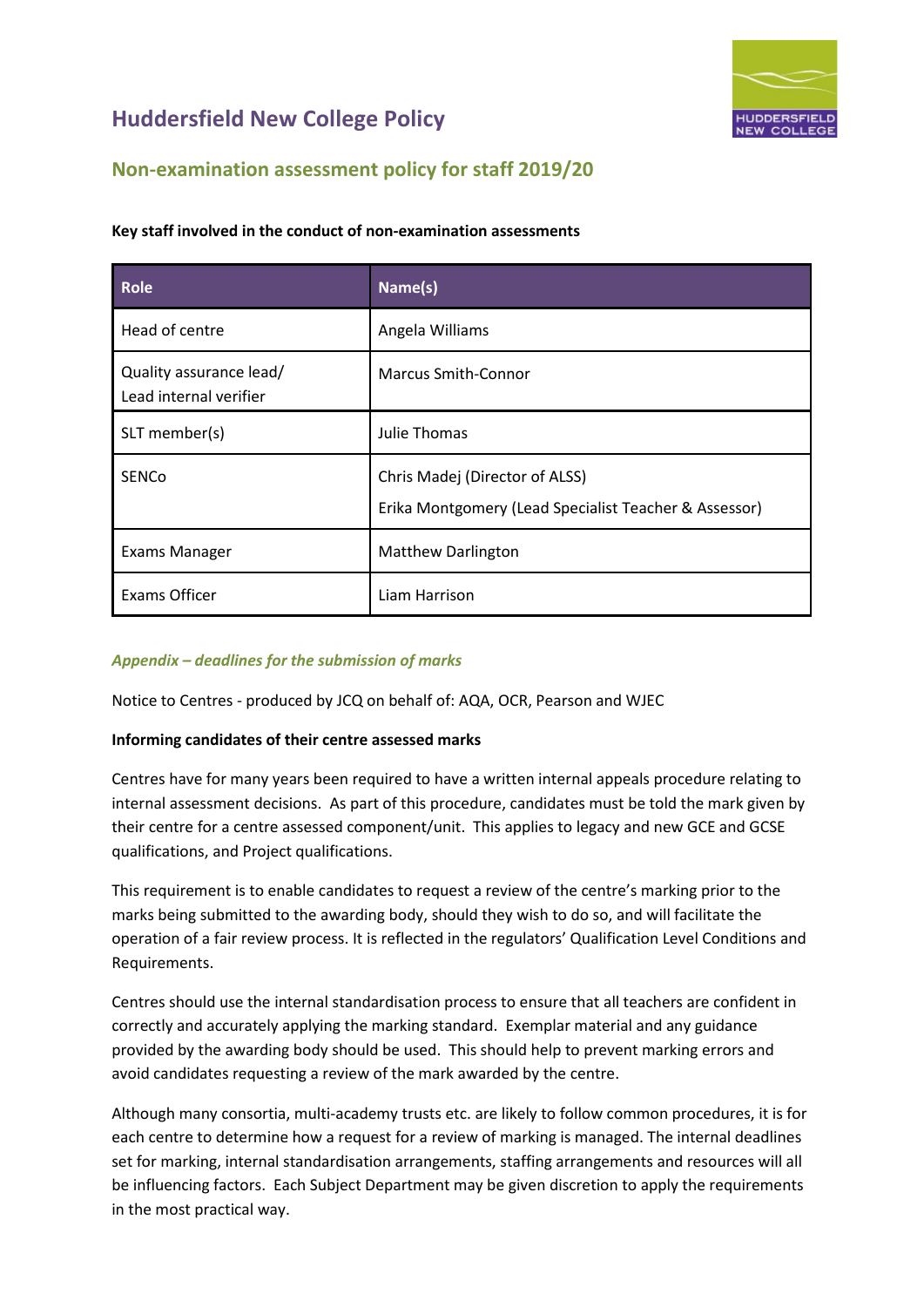

### Non-examination assessment policy for staff 2019/20

#### **Contents**

| Procedures for planning and managing non-examination assessments identifying staff roles and |  |
|----------------------------------------------------------------------------------------------|--|
|                                                                                              |  |
|                                                                                              |  |
|                                                                                              |  |
|                                                                                              |  |
|                                                                                              |  |
|                                                                                              |  |
|                                                                                              |  |
|                                                                                              |  |
|                                                                                              |  |
|                                                                                              |  |
|                                                                                              |  |
|                                                                                              |  |
|                                                                                              |  |
|                                                                                              |  |
|                                                                                              |  |
|                                                                                              |  |
|                                                                                              |  |
|                                                                                              |  |
|                                                                                              |  |
|                                                                                              |  |
|                                                                                              |  |
|                                                                                              |  |
|                                                                                              |  |
|                                                                                              |  |
| Practical Skills Endorsement for the A Level Sciences designed for use in England 14         |  |
| Spoken Language Endorsement for GCSE English Language specifications designed for use in     |  |
| Management of issues and potential risks associated with non-examination assessments  16     |  |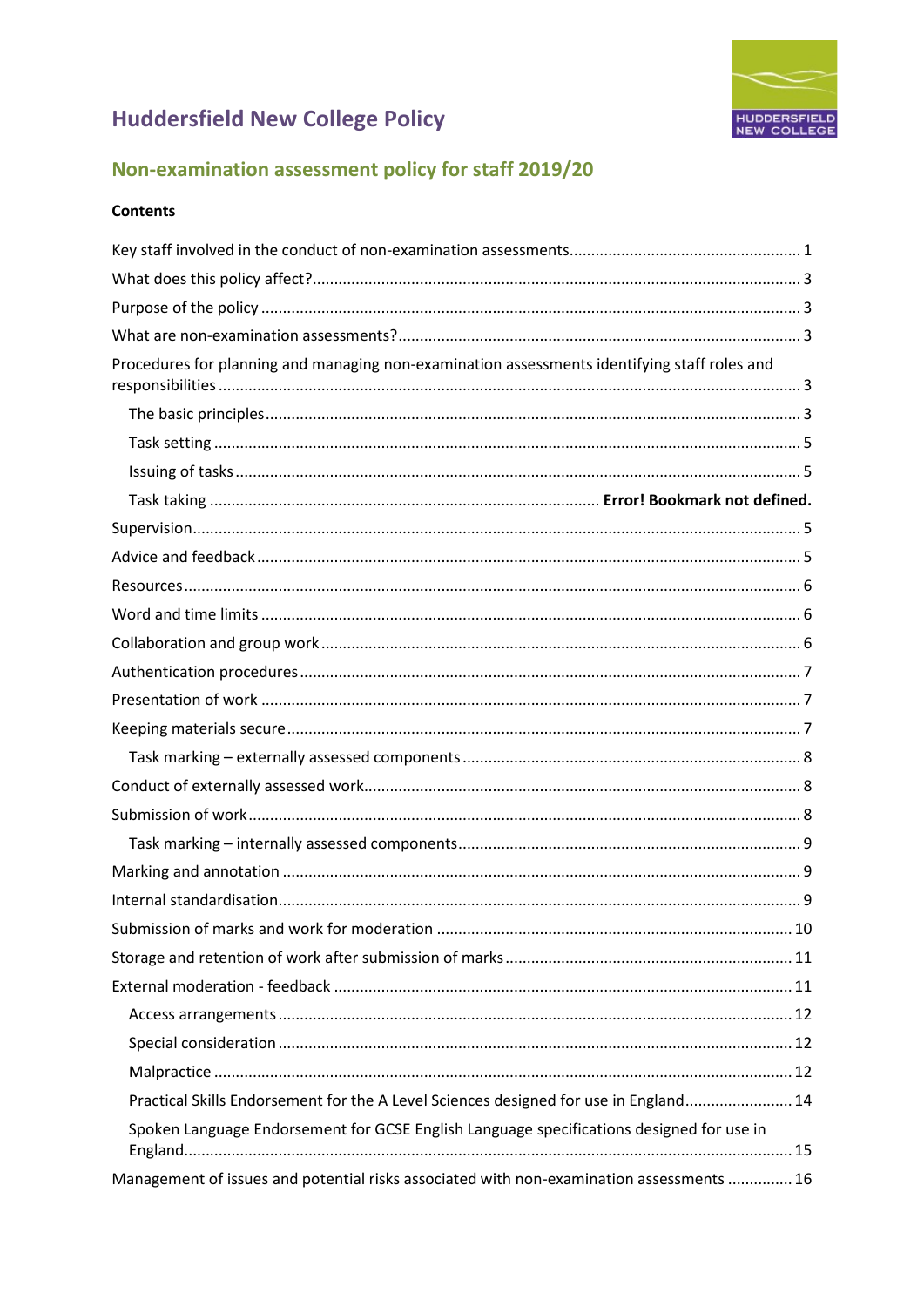

### **Non-examination assessment policy for staff 2019/20**

#### <span id="page-3-0"></span>**What does this policy affect?**

This policy affects the delivery of subjects of GCE and GCSE qualifications which contain a component(s) of non-examination assessment.

*The regulator's definition of an examination is very narrow and in effect any type of assessment that is not 'externally set and taken by candidates at the same time under controlled conditions' is classified as non-examination assessment (NEA). 'NEA' therefore includes internal assessment and externally marked and/or externally set practical examinations taken at different times across centres.*

This publication is further referred to in this policy a[s NEA.](http://www.jcq.org.uk/exams-office/non-examination-assessments)

#### <span id="page-3-1"></span>**Purpose of the policy**

The purpose of this policy, as defined by JCQ, is to

- *cover procedures for planning and managing non-examination assessments*
- *define staff roles and responsibilities with respect to non-examination assessments*
- *manage risks associated with non-examination assessments*

The policy covers all types of non-examination assessment.

#### <span id="page-3-2"></span>**What are non-examination assessments?**

This is explained i[n NEA.](http://www.jcq.org.uk/exams-office/non-examination-assessments)

*"Non-examination assessments measure subject-specific knowledge and skills that cannot be tested by timed written papers. There are three assessment stages and rules which apply to each stage. These rules often vary across subjects. The stages are:* 

- *task setting*
- *task taking*
- *task marking*

<span id="page-3-4"></span><span id="page-3-3"></span>**Procedures for planning and managing non-examination assessments identifying staff roles and responsibilities.** 

#### **The basic principles:**

#### **Head of Centre**

- Returns an online 'Head of Centre declaration' at the time of the National Centre Number Register annual update to confirm awareness of and that relevant staff are adhering to the latest version of [NEA](http://www.jcq.org.uk/exams-office/non-examination-assessments)
- Ensures that the centre's *non-examination assessment policy* is fit for purpose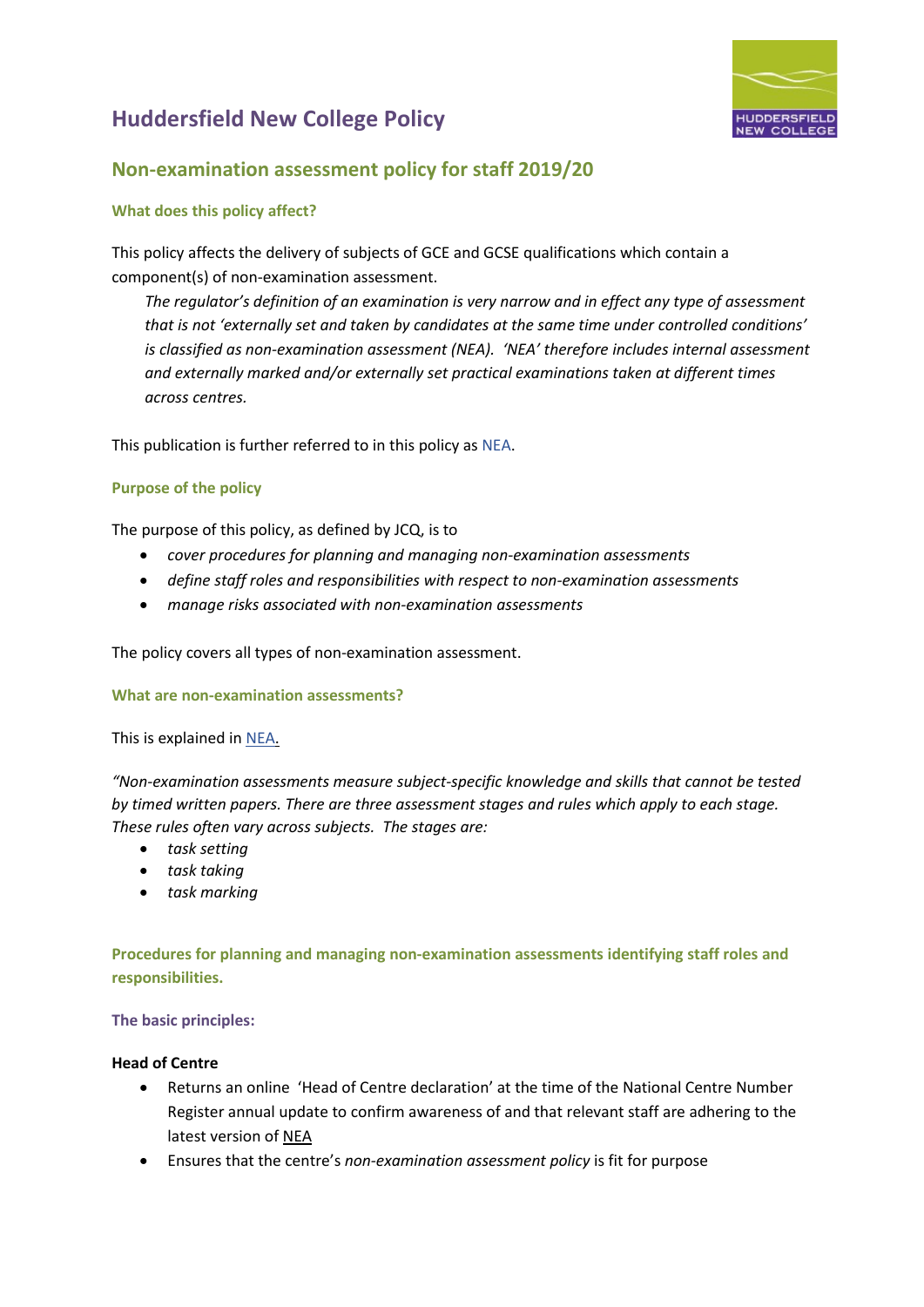

### **Non-examination assessment policy for staff 2019/20**

• Ensures the centre's *internal appeals procedures* clearly detail the procedure to be followed by candidates (or their parents/carers) appealing against internal assessment decisions (centre assessed marks) and requesting a review of the centre's marking

#### **Senior leaders**

- Ensure the correct conduct of non-examination assessments (including endorsements) which comply wit[h NEA](http://www.jcq.org.uk/exams-office/non-examination-assessments) and awarding body subject-specific instructions
- Ensure the centre-wide calendar records assessment schedules by the start of the academic year

#### **Quality assurance (QA) lead/Lead internal verifier**

- Confirms with subject heads that appropriate awarding body forms and templates for nonexamination assessments (including endorsements) are used by teachers and candidates
- Ensures appropriate procedures are in place to internally standardise/verify the marks awarded by subject teachers in line with awarding body criteria
- Ensures appropriate centre-devised templates are provided to capture/record relevant information given to candidates by subject teachers
- Ensures appropriate centre-devised templates are provided to capture/record relevant information is received and understood by candidates
- Where not provided by the awarding body, ensures a centre-devised template is provided for candidates to keep a detailed record of their own research, planning, resources etc.

#### **Subject head/lead**

- Ensures subject teachers understand their role and responsibilities within the nonexamination assessment process
- Ensures [NEA](http://www.jcq.org.uk/exams-office/non-examination-assessments) and relevant awarding body subject specific instructions are followed in relation to the conduct of non-examination assessments (including endorsements)
- Works with the QA lead/Lead internal verifier to ensure appropriate procedures are followed to internally standardise/verify the marks awarded by subject teachers
- Understands the arrangements that the centre needs to put in place where the centre might accept private candidates (including distance learners and home educated students) for components of non-examination assessment

#### **Subject teacher**

- Understands and complies with the general instructions as detailed in [NEA](http://www.jcq.org.uk/exams-office/non-examination-assessments)
- Where these may also be provided by the awarding body, understands and complies with the awarding body's specification for conducting non-examination assessments, including any subject-specific instructions, teachers' notes or additional information on the awarding body's website
- Marks internally assessed work to the criteria provided by the awarding body
- Ensures the Exams Manager is provided with relevant entry codes for subjects (whether the entry for the internally assessed component forms part of the overall entry code for the qualification or is made as a separate unit entry code) to the internal deadline for entries

#### **Exams manager**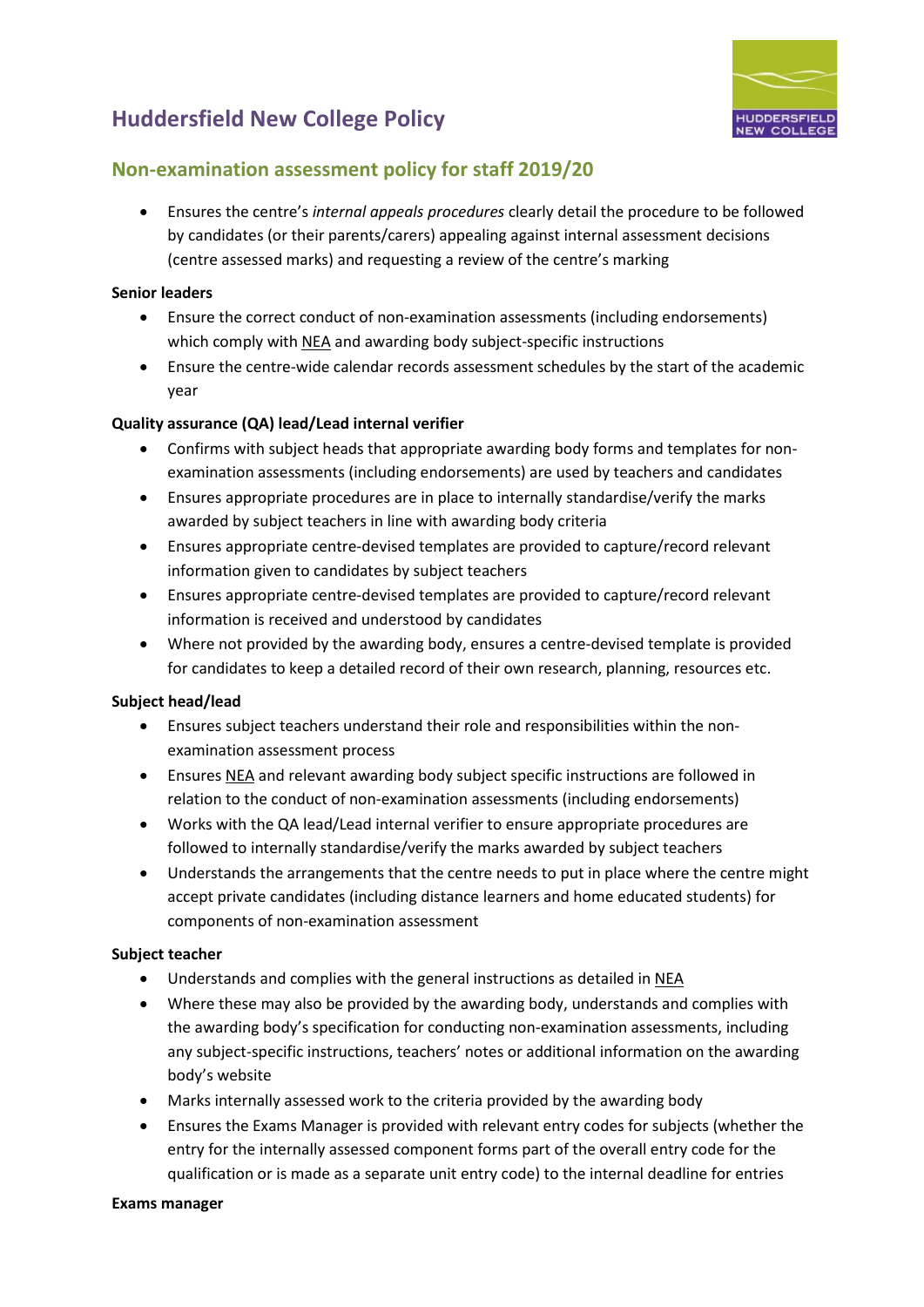### **Non-examination assessment policy for staff 2019/20**

- Signposts the annually updated JCQ publication *Instructions for conducting non-examination assessment*s to relevant centre staff
- Carries out tasks where these may be applicable to the role in supporting the administration/management of non-examination assessment

#### <span id="page-5-0"></span>**Task setting**

#### **Subject teacher**

- Selects tasks to be undertaken where a number of comparable tasks are provided by the awarding body OR designs tasks where this is permitted by criteria set out within the subject specification
- Makes candidates aware of the criteria used to assess their work

#### <span id="page-5-1"></span>**Issuing of tasks**

#### **Subject teacher**

- Determines when set tasks are issued by the awarding body
- Identifies date(s) when tasks should be taken by candidates
- Accesses set tasks in sufficient time to allow planning, resourcing and teaching and ensures that materials are stored securely at all times
- Ensures requirements for legacy specification tasks and new specification tasks are distinguished between

#### <span id="page-5-2"></span>**Supervision**

#### **Subject teacher**

- Checks the awarding body's subject-specific requirements ensuring candidates take tasks under the required conditions and supervision arrangements
- Ensures there is sufficient supervision to enable the work of a candidate to be authenticated
- Is confident where work may be completed outside of the centre without direct supervision, that the work produced is the candidate's own
- Where candidates may work in groups, keeps a record of each candidate's contribution
- Ensures candidates are aware of the current JCQ documents *[Information for candidates](http://www.jcq.org.uk/exams-office/information-for-candidates-documents)  [non-examination assessments](http://www.jcq.org.uk/exams-office/information-for-candidates-documents)* and *[Information for candidates -](http://www.jcq.org.uk/exams-office/information-for-candidates-documents) Social Media*
- Ensures candidates understand and comply with the regulations in relevant JCQ documents *Information for candidates*

#### <span id="page-5-3"></span>**Advice and feedback**

#### **Subject teacher**

• As relevant to the subject/component, advises candidates on relevant aspects before candidates begin working on a task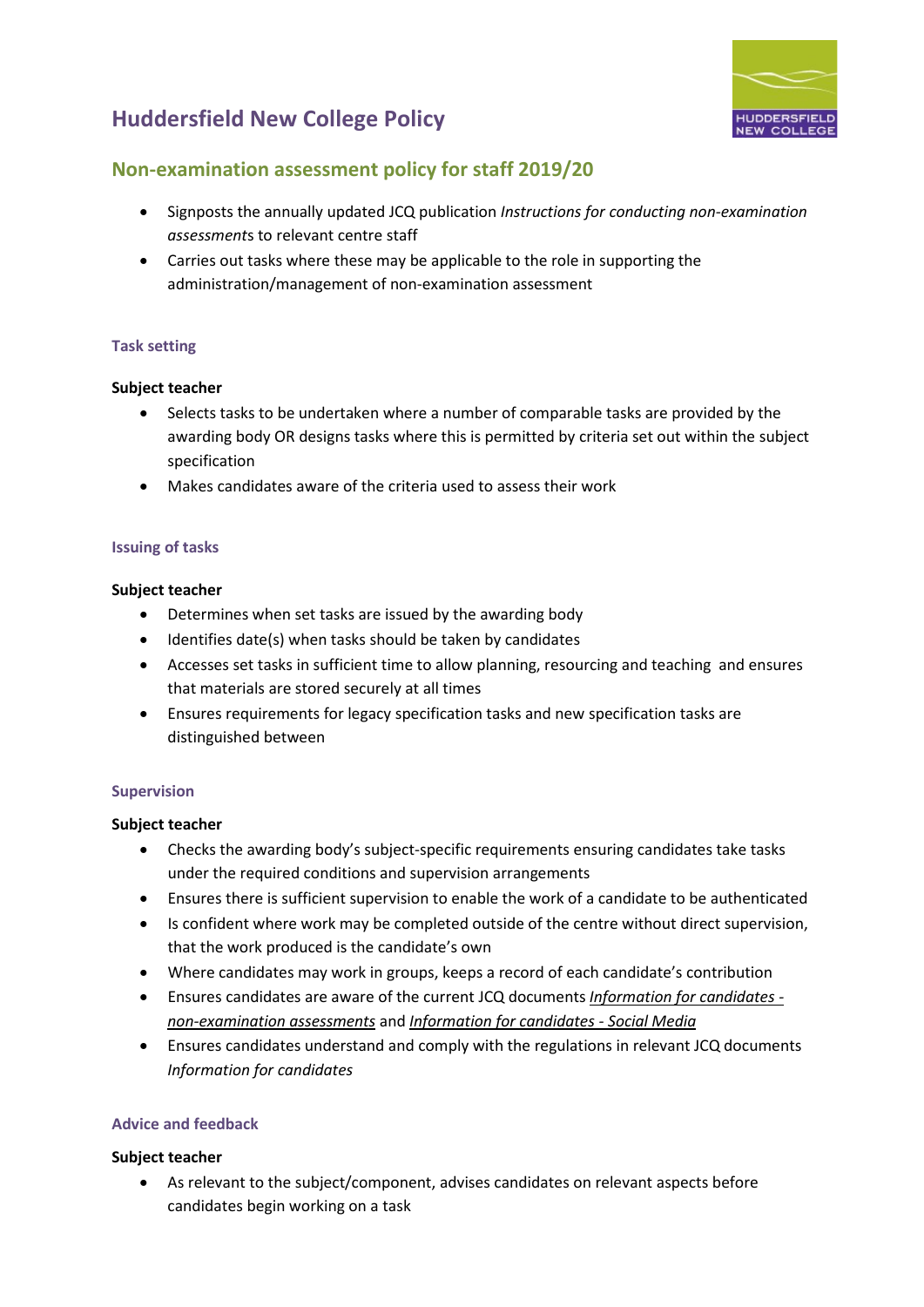

### **Non-examination assessment policy for staff 2019/20**

- Will not provide candidates with model answers or outlines/heading specific to the task
- When reviewing candidates' work, unless prohibited by the specification, provides oral and written advice at a general level to candidates
- Allows candidates to revise and re-draft work after advice has been given at a general level
- Records any assistance given beyond general advice and takes it into account in the marking or submits it to the external examiner
- Ensures when work has been assessed, candidates are not allowed to revise it
- Ensures that marks are published on Cedar and communicated to the student as per appendix 1.

#### <span id="page-6-0"></span>**Resources**

#### **Subject teacher**

- Refers to the awarding body's specification and/or associated documentation to determine if candidates have restricted/unrestricted access to resources when planning and researching their tasks
- Ensures conditions for any formally supervised sessions are known and put in place
- Ensures appropriate arrangements are in place to keep the work to be assessed, and any preparatory work, secure between any formally supervised sessions, including work that is stored electronically
- Ensures conditions for any formally supervised sessions are understood and followed by candidates
- Ensures candidates understand that they are not allowed to introduce improved notes or new resources between formally supervised sessions
- Ensures that where appropriate to include references, candidates keep a detailed record of their own research, planning, resources etc.

#### <span id="page-6-1"></span>**Word and time limits**

#### **Subject teacher**

• Refers to the awarding body's specification to determine where word and time limits apply/are mandatory

#### <span id="page-6-2"></span>**Collaboration and group work**

- Unless stated otherwise in the awarding body's specification, and where appropriate, allows candidates to collaborate when carrying out research and preparatory work
- Ensures that it is possible to attribute assessable outcomes to individual candidates
- Ensures that where an assignment requires written work to be produced, each candidate writes up their own account of the assignment
- Assesses the work of each candidate individually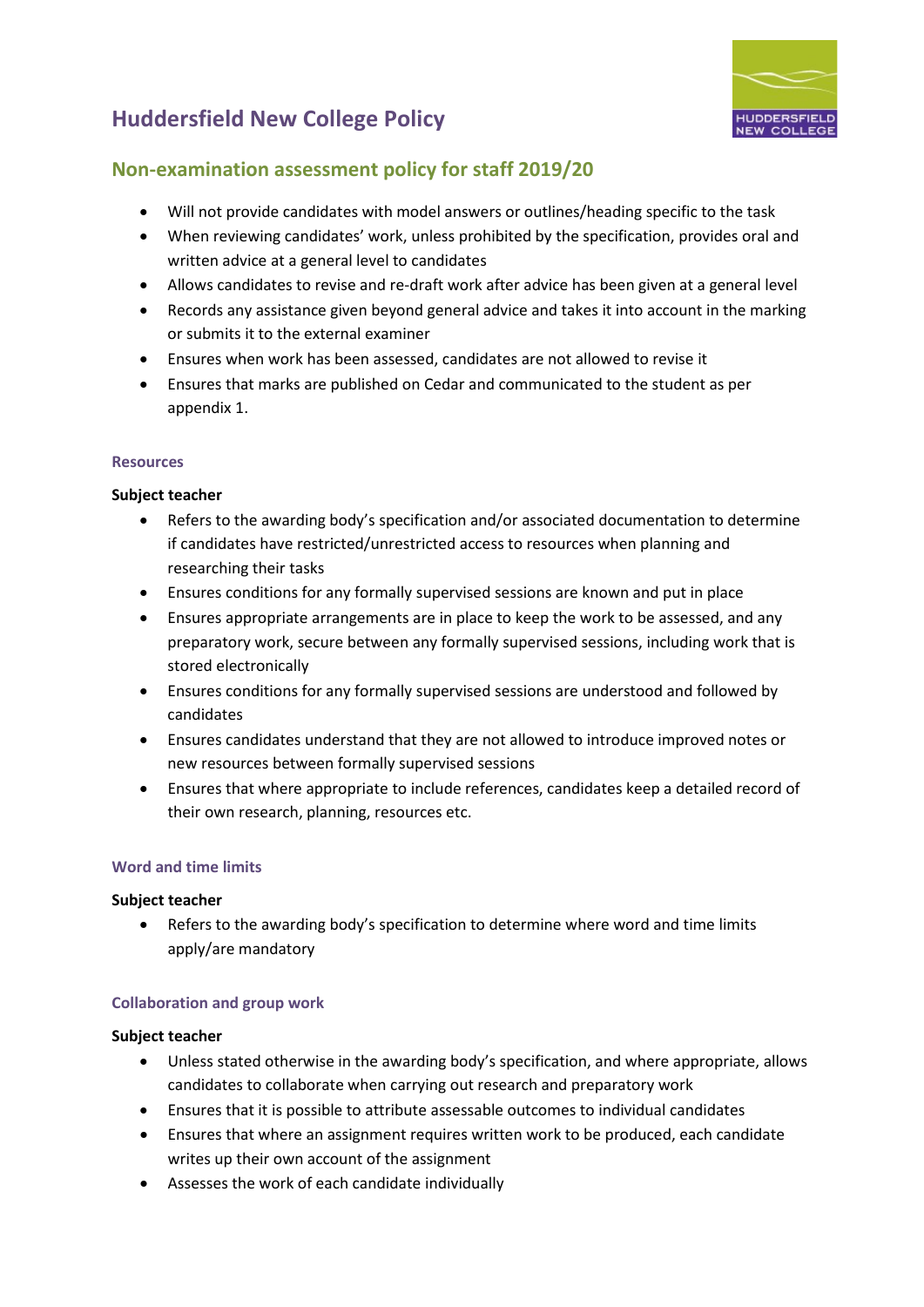

### **Non-examination assessment policy for staff 2019/20**

#### <span id="page-7-0"></span>**Authentication procedures**

#### **Subject teacher**

- Where required by the awarding body's specification
	- ensures candidates sign a declaration confirming the work they submit for final assessment is their own unaided work
	- signs the teacher declaration of authentication confirming the requirements have been met
- Keeps signed candidate declarations on file until the deadline for requesting reviews of results has passed or until any appeal, malpractice or other results enquiry has been completed, whichever is later
- Provides signed candidate declarations where these may be requested by a JCQ Centre Inspector
- Where there may be doubt about the authenticity of the work of a candidate or if malpractice is suspected, follows the authentication procedures and malpractice information i[n NEA](http://www.jcq.org.uk/exams-office/non-examination-assessments) and informs a member of the senior leadership team
- Understands that if, during the external moderation process, it is found that work has not been properly authenticated, the awarding body will set the mark(s) awarded by the centre to zero

#### <span id="page-7-1"></span>**Presentation of work**

#### **Subject teacher**

- Consent is for the use of videos or photographs/images of candidates is obtained from students as part of the enrolment process before the beginning of the course
- Instructs candidates to present work as detailed in [NEA](http://www.jcq.org.uk/exams-office/non-examination-assessments) unless the awarding body's specification gives different subject-specific instructions
- Instructs candidates to add their candidate number, centre number and the component code of the assessment as a header/footer on each page of their work

#### <span id="page-7-2"></span>**Keeping materials secure**

- When work is being undertaken by candidates under formal supervision, ensures work is securely stored between sessions (if more than one session)
- When work is submitted by candidates for final assessment, ensures work is securely stored
- Follows secure storage instructions as defined in [NEA](http://www.jcq.org.uk/exams-office/non-examination-assessments) 4.8
- Takes sensible precautions when work is taken home for marking
- Stores internally assessed work, including the sample returned after awarding body moderation, securely until all possible post-results services have been exhausted
- If post-results services have not been requested, returns internally assessed work to candidates (if requested by a candidate) after the deadline for requesting a review of results for the relevant series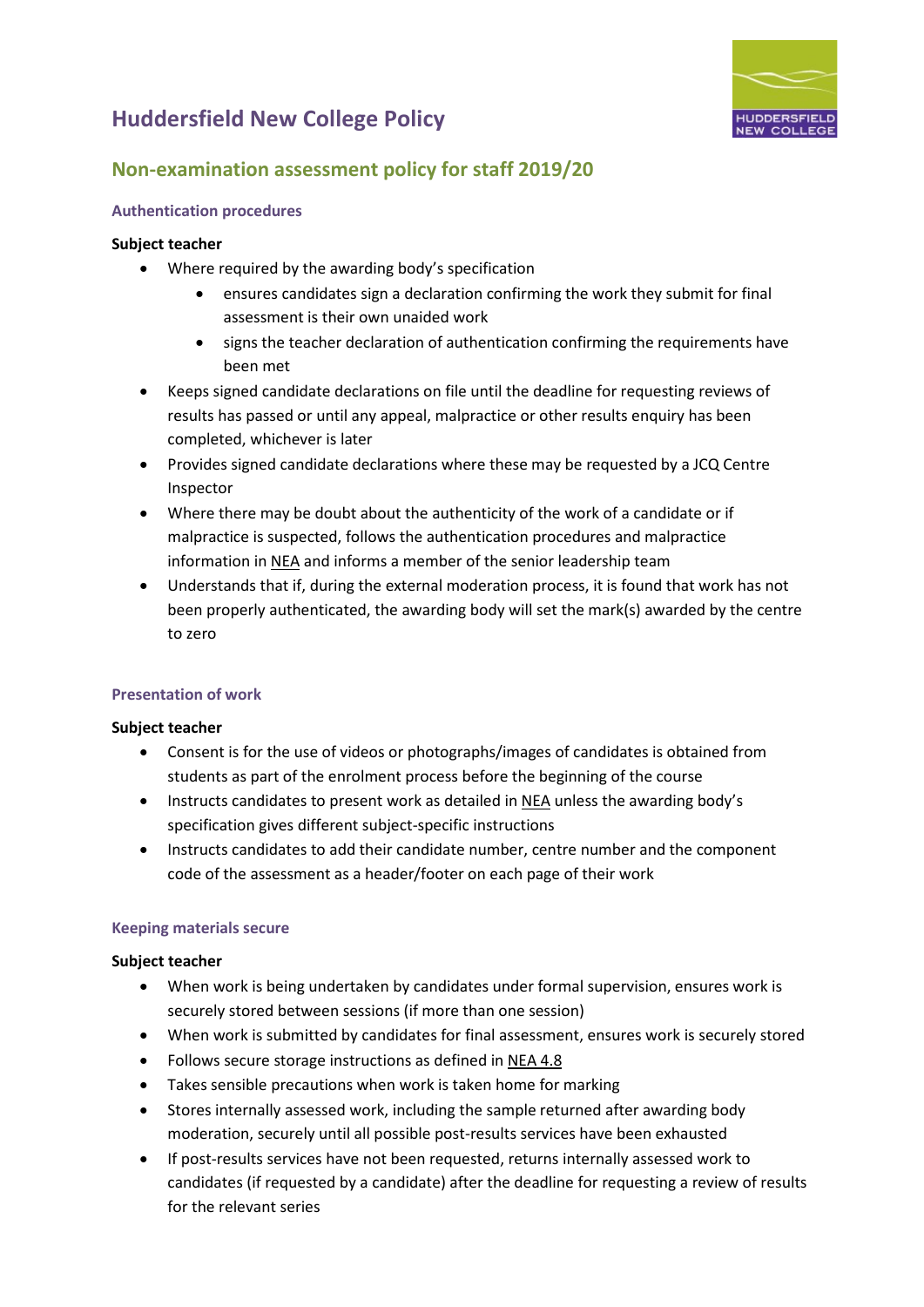

### **Non-examination assessment policy for staff 2019/20**

- If post-results services have been requested, returns internally assessed work to candidates (if requested by a candidate) once the review of results and any subsequent appeal has been completed
- Reminds candidates of the need to keep their own work secure at all times and not share completed or partially completed work on-line, on social media or through any other means (Reminds candidates of the contents of the JCQ document *Information for candidates – Social Media*)
- Where work is stored electronically, liaises with the IT Manager to ensure the protection and back-up of candidates' work and that appropriate arrangements are in place to restrict access to it between sessions

#### **IT Director**

- Ensures appropriate arrangements are in place to restrict access between sessions to candidates' work where work is stored electronically
- Restricts access to this material and utilises appropriate security safeguards such as firewall protection and virus scanning software
- Employs an effective back-up strategy so that an up to date archive of candidates' evidence is maintained
- Considers encrypting any sensitive digital media to ensure the security of the data stored within it and refers to awarding body guidance to ensure that the method of encryption is suitable

#### <span id="page-8-0"></span>**Task marking – externally assessed components**

#### <span id="page-8-1"></span>**Conduct of externally assessed work**

#### **Subject teacher**

- Liaises with the exams manager regarding the arrangements for any externally assessed components of a specification which must be conducted within a window of dates specified by the awarding body and according to JCQ *Instructions for conducting examinations*
- Liaises with the Visiting Examiner where this may be applicable to any externally assessed component
- Conducts the externally assessed component within the window specified by the awarding body
- Conducts the externally assessed component according to the JCQ publication *Instructions for conducting examinations*

#### **Exams manager**

• Arranges timetabling, rooming and invigilation where and if this is applicable to any externally assessed non-examination component of a specification

#### <span id="page-8-2"></span>**Submission of work**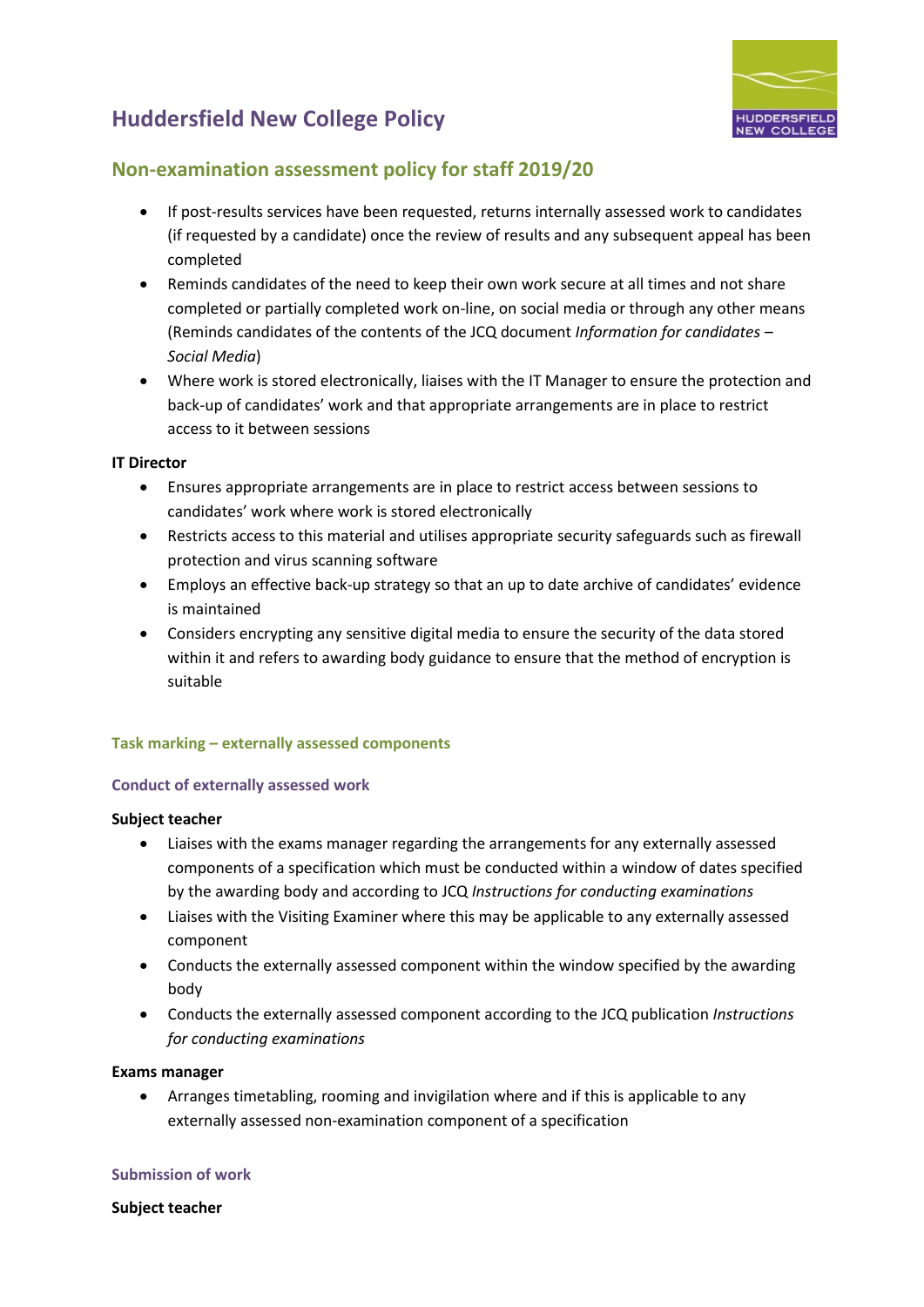

### **Non-examination assessment policy for staff 2019/20**

- Provides the attendance register where the component may be assessed by a Visiting Examiner
- Ensures the awarding body's attendance register for any externally assessed component is completed correctly to show candidates who are present and any who may be absent
- Where candidates' work must be despatched to an awarding body's examiner, ensures the completed attendance register accompanies the work
- Keeps a copy of the attendance register until after the deadline for reviews of results for the exam series
- Packages the work as required by the awarding body and attaches the examiner address label
- Ensures that the package in which the work is despatched is robust and securely fastened
- Despatches the work to the awarding body's instructions by the required deadline

#### <span id="page-9-0"></span>**Task marking – internally assessed components**

#### <span id="page-9-1"></span>**Marking and annotation**

#### **Head of Centre**

• Ensures where a teacher teaches his/her own child, a conflict of interest is declared to the awarding body and the marked work of the child is submitted for moderation, whether it is part of the moderation sample or not

#### **Subject teacher**

- Attends awarding body training as required to ensure familiarity with the mark scheme/marking process
- Marks candidates' work in accordance with the marking criteria provided by the awarding body
- Annotates candidates' work as required to facilitate internal standardisation of marking and enable external moderation to check that marking is in line with the assessment criteria
- Informs candidates of their marks (via Cedar Markbook) which could be subject to change by the awarding body moderation process
- Ensures candidates are informed to the timescale indicated in the centre's *internal appeals procedures* to enable an internal appeal/request for a review of marking to be submitted by a candidate and the outcome known before final marks are submitted to the awarding body

#### <span id="page-9-2"></span>**Internal standardisation**

#### **Quality assurance (QA) lead/Lead internal verifier**

- Ensures that internal standardisation of marks across assessors and teaching groups takes place as required and to sequence
- Supports staff not familiar with the mark scheme (e.g. NQTs, supply staff etc.)
- Ensures accurate internal standardisation for example by
	- obtaining reference materials at an early stage in the course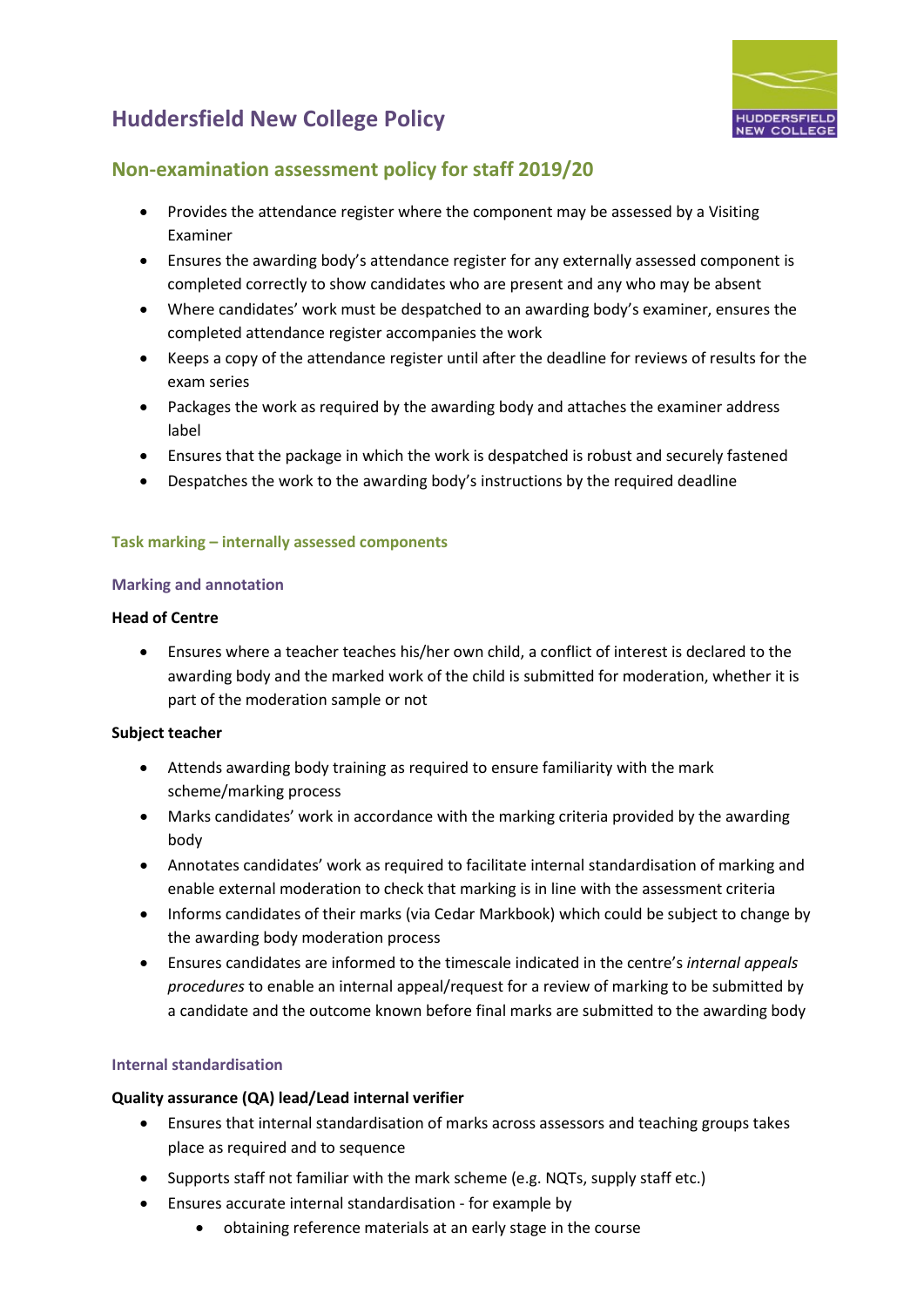

#### **Non-examination assessment policy for staff 2019/20**

- holding a preliminary trial marking session prior to marking
- carrying out further trial marking at appropriate points during the marking period
- after most marking has been completed, holds a further meeting to make final adjustments
- making final adjustments to marks prior to submission

#### **Subject teacher**

- Retains evidence that internal standardisation has been carried out
- Indicates on work (or cover sheet) the date of marking
- Marks to common standards
- Keeps candidates' work secure until after the closing date for review of results for the series concerned or until any appeal, malpractice or other results enquiry has been completed, whichever is later

#### <span id="page-10-0"></span>**Submission of marks and work for moderation**

#### **Subject teacher**

- Inputs and submits marks online via the awarding body secure extranet site, keeping a record of the marks awarded to the external deadline
- Where responsible for marks input, ensures checks are made that marks for any additional candidates are submitted and ensures mark input is checked before submission to avoid transcription errors
- Submits the requested samples of candidates' work to the awarding body moderator by the external deadline, keeping a record of the work submitted
- Ensures that where a candidate's work has been facilitated by a scribe or practical assistant, the relevant completed cover sheet is securely attached to the front of the work and sent to the moderator in addition to the sample requested
- Ensures the moderator is provided with authentication of candidates' work, confirmation that internal standardisation has been undertaken and any other subject-specific information where this may be required
- Ensures that for postal moderation
	- work is dispatched in packaging provided by the awarding body
	- moderator label(s) provided by the awarding body are affixed to the packaging
	- proof of dispatch is obtained and kept on file until the successful issue of final results
- Ensures the moderator is provided with authentication of candidates' work, confirmation that internal standardisation has been undertaken and any other subject-specific information where this may be required
- Submits any supporting documentation required by the awarding body/Provides the Exams Manager with any supporting documentation required by the awarding body

#### **Exams manager**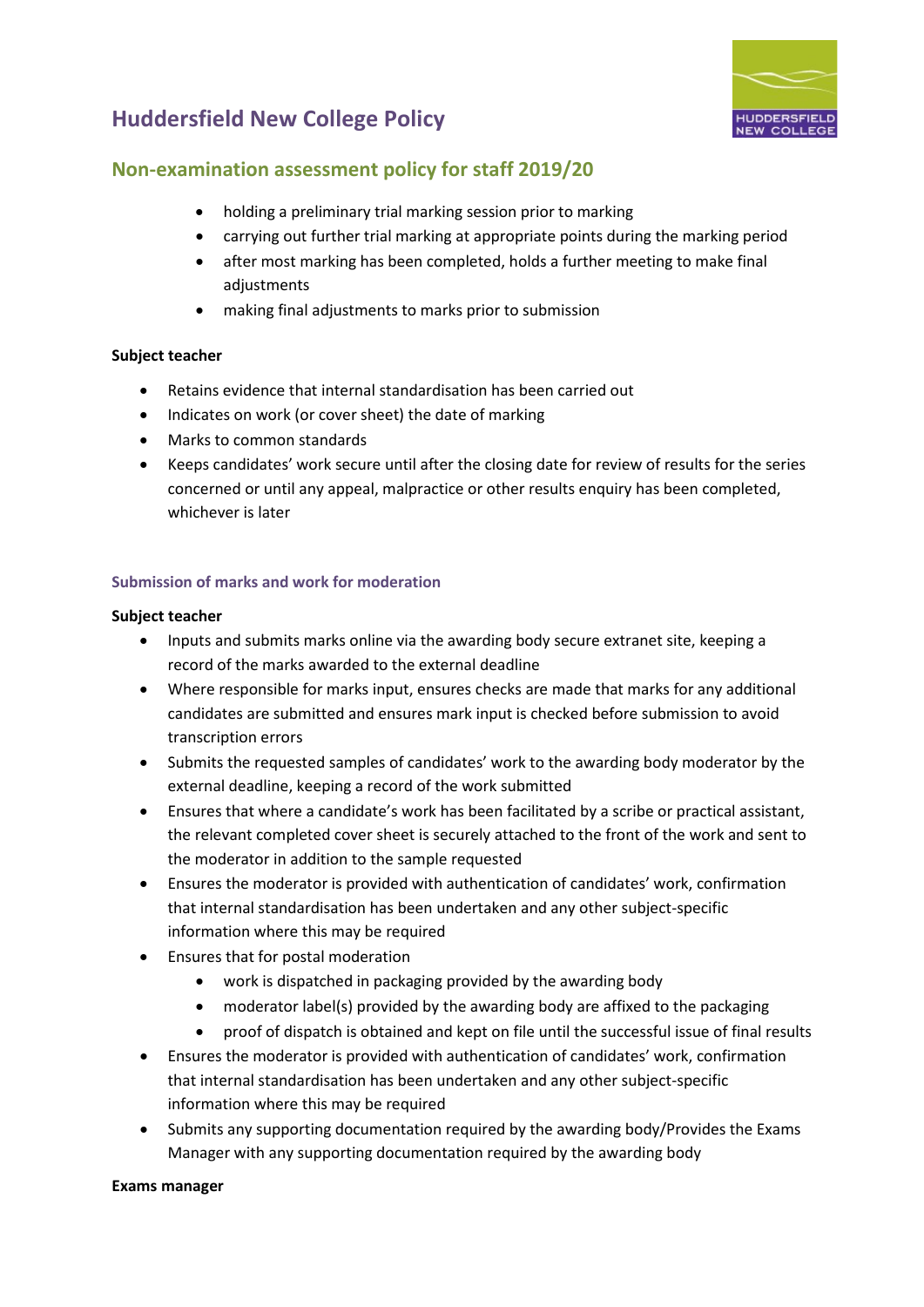

### **Non-examination assessment policy for staff 2019/20**

- Confirms with subject teachers that marks have been submitted to the awarding body deadline
- Confirms with Subject teacher that the moderation sample has been submitted to the awarding body deadline

#### <span id="page-11-0"></span>**Storage and retention of work after submission of marks**

#### **Subject teacher**

- Keeps a record of names and candidate numbers for candidates whose work was included in the moderation sample
- Retains all marked candidates' work (including any sample returned after moderation) under secure conditions for the required retention period
- In liaison with the IT Manager, takes steps to protect any work stored electronically from corruption and has a back-up procedure in place
- If retention is a problem because of the nature of the work, retains some form of evidence such as photos, audio or media recordings

#### **Exams manager**

• Ensures any sample returned after moderation is logged and returned to the subject teacher for secure storage and required retention

#### **External moderation – the process**

#### **Subject teacher**

- Ensures that awarding body or its moderator receive the correct samples of candidates' work
- Where relevant, liaises with the awarding body/moderator where the moderator visits the centre to mark the sample of work
- Complies with any request from the moderator for remaining work or further evidence of the centre's marking

#### <span id="page-11-1"></span>**External moderation - feedback**

#### **Subject head/lead**

- Checks the final moderated marks when issues to the centre when the results are published
- Checks moderator reports and ensures that any remedial action, if necessary, is undertaken before the next examination series

#### **Exams manager**

- Accesses or signposts moderator reports to relevant staff
- Takes remedial action, if necessary, where feedback may relate to centre administration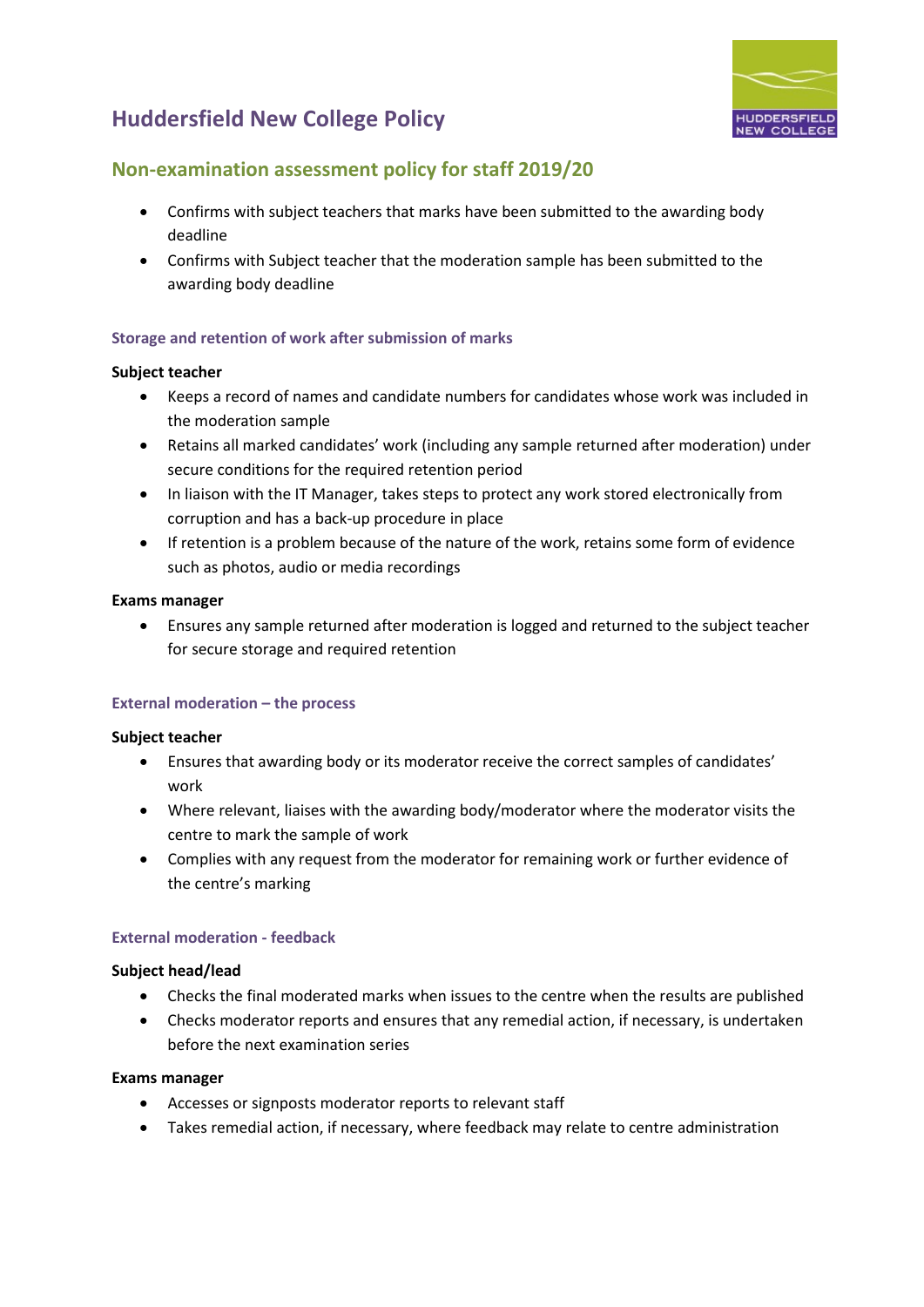

### **Non-examination assessment policy for staff 2019/20**

#### <span id="page-12-0"></span>**Access arrangements**

#### **Subject teacher**

• Works with the SENCo to ensure any access arrangements for eligible candidates are applied to assessments

#### **Special educational needs coordinator (SENCo)**

- Follows the regulations and guidance in the JCQ publication *[Access Arrangements and](http://www.jcq.org.uk/exams-office/access-arrangements-and-special-consideration)  [Reasonable Adjustments](http://www.jcq.org.uk/exams-office/access-arrangements-and-special-consideration)* in relation to non-examination assessments including *Reasonable Adjustments for GCE A-Level sciences – Endorsement of practical skills*
- Where arrangements do not undermine the integrity of the qualification and is the candidate's normal way of working, will ensure access arrangements are in place and awarding body approval, where required, has been obtained prior to assessments taking place
- Makes subject teachers aware of any access arrangements for eligible candidates which need to be applied to assessments
- Works with subject teachers to ensure requirements for access arrangement candidates requiring the support of a facilitator in assessments are met
- <span id="page-12-1"></span>• Ensures that staff acting as an access arrangement facilitator are fully trained in their role

#### **Special consideration and loss of work**

#### **Subject teacher**

- Understands that a candidate may be eligible for special consideration in assessments in certain situations where a candidate is absent and/or produces a reduced quantity of work
- Liaises with the exams manager when special consideration may need to be applied for a candidate taking assessments
- Liaises with the exams manager to report loss of work to the awarding body

#### **Exams manager**

- Refers to/directs relevant staff to the JCQ publication *[A guide to the special consideration](http://www.jcq.org.uk/exams-office/access-arrangements-and-special-consideration)  [process](http://www.jcq.org.uk/exams-office/access-arrangements-and-special-consideration)*
- Where a candidate is eligible, submits an application for special consideration via the awarding body's secure extranet site to the prescribed timescale
- Where application for special consideration via the awarding body's secure extranet site is not applicable, submits the required form to the awarding body to the prescribed timescale
- Keeps required evidence on file to support the application

#### <span id="page-12-2"></span>**Malpractice**

#### **Head of Centre**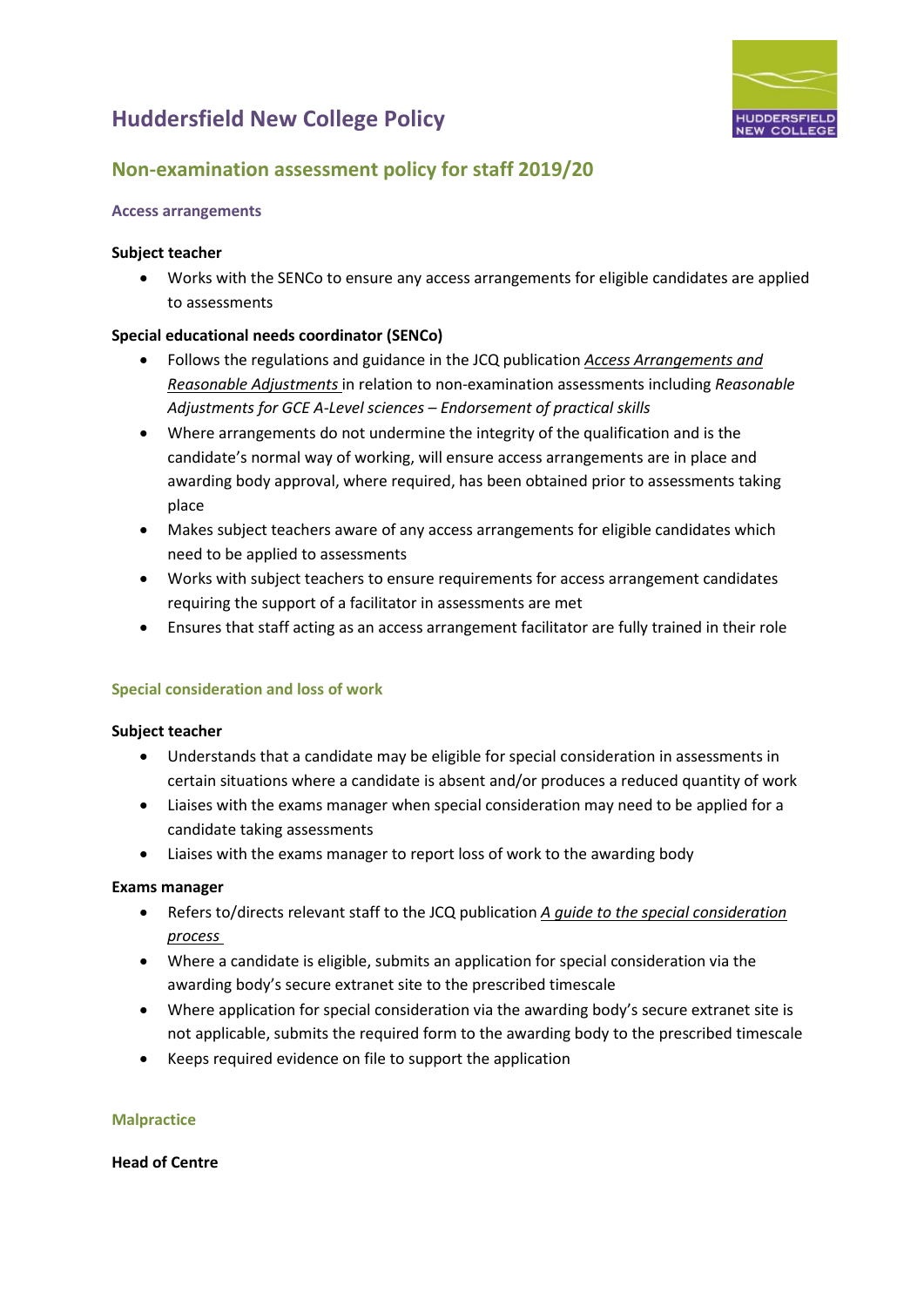

### **Non-examination assessment policy for staff 2019/20**

- Understands the responsibility to immediately report to the relevant awarding body any alleged, suspected or actual incidents of malpractice involving candidates, teachers, invigilators or other administrative staff
- Is familiar with the JCQ publication *[Suspected Malpractice in Examinations and Assessments:](http://www.jcq.org.uk/exams-office/malpractice)  [Policies and Procedures](http://www.jcq.org.uk/exams-office/malpractice)*
- Ensures that those members of teaching staff involved in the direct supervision of candidates producing non-examination assessment are aware of the potential for malpractice and ensures that teaching staff are reminded that failure to report allegations of malpractice or suspected malpractice constitutes malpractice in itself

#### **Subject teacher**

- Is aware of the JCQ *Notice to Centres - [Sharing NEA material and candidates' work](http://www.jcq.org.uk/exams-office/non-examination-assessments)* to mitigate against candidate and centre malpractice
- Ensures candidates understand what constitutes malpractice in non-examination assessments
- Ensures candidates understand the JCQ document *[Information for candidates -](http://www.jcq.org.uk/exams-office/information-for-candidates-documents) non[examination assessments](http://www.jcq.org.uk/exams-office/information-for-candidates-documents)*
- Ensures candidates understand the JCQ document *[Information for candidates -](http://www.jcq.org.uk/exams-office/information-for-candidates-documents) Social Media*
- Escalates and reports any alleged, suspected or actual incidents of malpractice involving candidates to the exams manager who will liaise with the head of centre

#### **Exams manager**

- Signposts the JCQ publication *[Suspected Malpractice in Examinations and Assessments:](http://www.jcq.org.uk/exams-office/malpractice)  [Policies and Procedures](http://www.jcq.org.uk/exams-office/malpractice)* to the head of centre
- Signposts the JCQ *Notice to Centres – [Sharing NEA material and candidates' work](http://www.jcq.org.uk/exams-office/non-examination-assessments)* to subject heads
- Signposts candidates to the relevant JCQ information for candidates documents
- Where required, supports the head of centre in investigating and reporting incidents of alleged, suspected or actual malpractice

#### **Post-results services**

#### **Head of Centre**

- Is familiar with the JCQ publication *[Post Results Services](https://www.jcq.org.uk/exams-office/post-results-services)*
- Ensures the centre's *internal appeals procedures* (available on Moodle) clearly detail the procedure to be followed by candidates (or their parents/carers) appealing against a centre decision not to support a review of results or an appeal

#### **Subject head/lead**

• Provides relevant support to subject teachers making decisions about reviews of results

#### **Subject teacher**

• Provides advice and guidance to candidates on their results and the post-results services (including review of moderation) available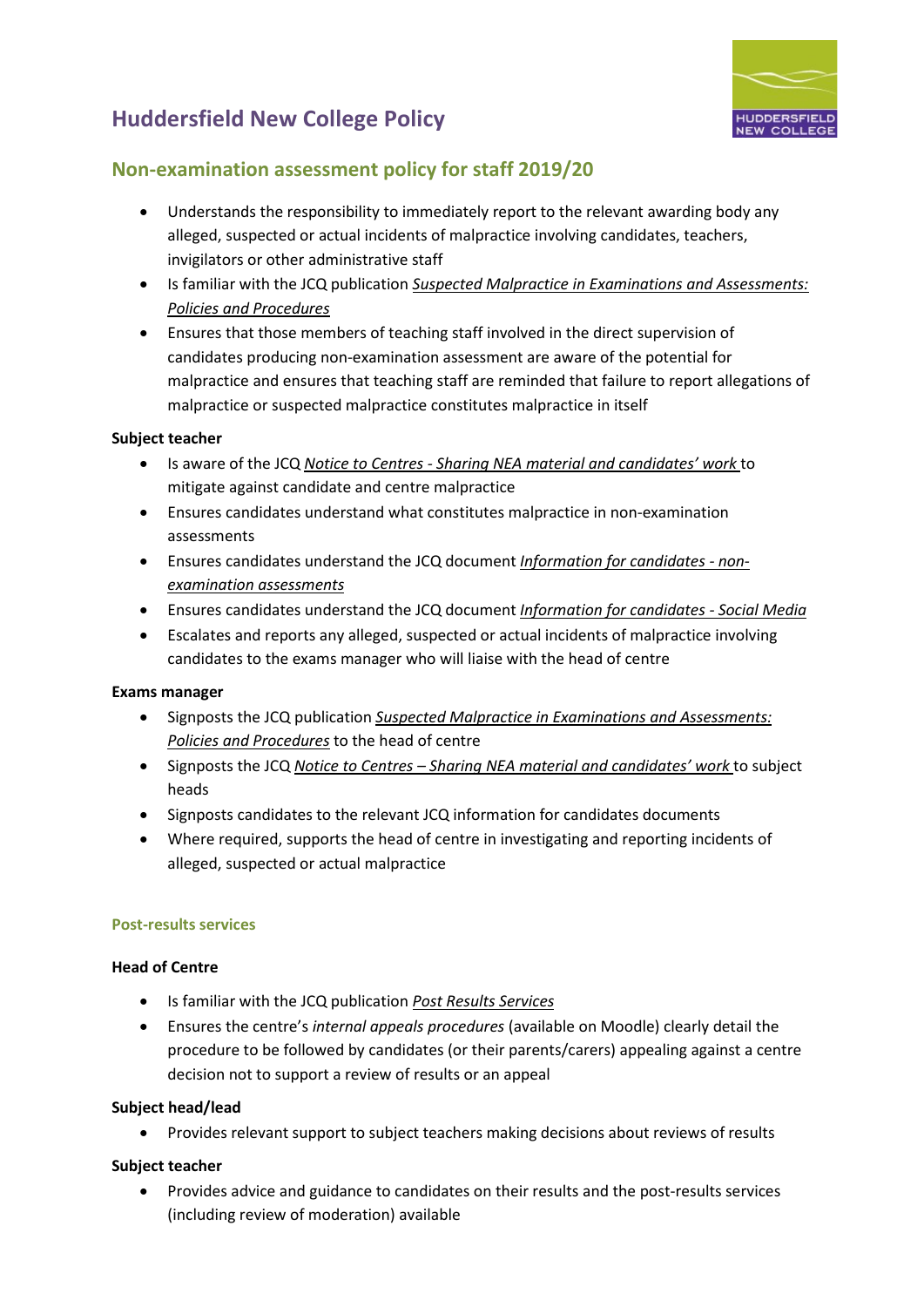

### **Non-examination assessment policy for staff 2019/20**

- Provides the exams manager with the original sample or relevant sample of candidates' work that may be required for a review of moderation to the internal deadline
- Collects candidate consent where required

#### **Exams manager**

- Is aware of the individual post-results services available for externally assessed and internally assessed components of non-examination assessments as detailed in the JCQ publication *[Post Results Services](http://www.jcq.org.uk/exams-office/post-results-services)*
- Provides/signposts relevant centre staff and candidates to post-results services information
- Ensures any requests for post-results services that are available to non-examination assessments are submitted online via the awarding body secure extranet site to deadline
- Collects candidate consent where required

#### <span id="page-14-0"></span>**Practical Skills Endorsement for the A Level Sciences designed for use in England**

#### **Head of Centre**

- Returns an online 'Head of Centre declaration' at the time of the National Centre Number Register annual update confirming that all reasonable steps have been or will be taken to ensure that all candidates at the centre have had, or will have, the opportunity to undertake the prescribed practical activities
- Ensures new lead teachers undertake the required training provided by the awarding body on the implementation of the practical endorsement
- Ensures relevant centre staff liaise with all relevant parties in relation to arrangements for and conduct of the monitoring visit

#### **Quality assurance (QA) lead/Lead internal verifier**

• Ensures the appropriate arrangements are in place for implementing the requirements of the practical endorsement appropriately and applying the assessment criteria correctly

#### **Subject head/leader**

- Confirms understanding of the *Practical Skills Endorsement for the A Level Sciences designed for use in England* and ensures any relevant JCQ/awarding body instructions are followed
- Ensures where the centre intends to enter candidates with a new awarding body for one or more of the A level subjects, the relevant awarding body will be contacted before the commencement of the new course
- Undertakes any training provided by the awarding body on the implementation of the practical endorsement
- Disseminates information to subject teachers ensuring the standards can be applied appropriately
- Liaises with all relevant parties in relation to arrangements for and conduct of the monitoring visit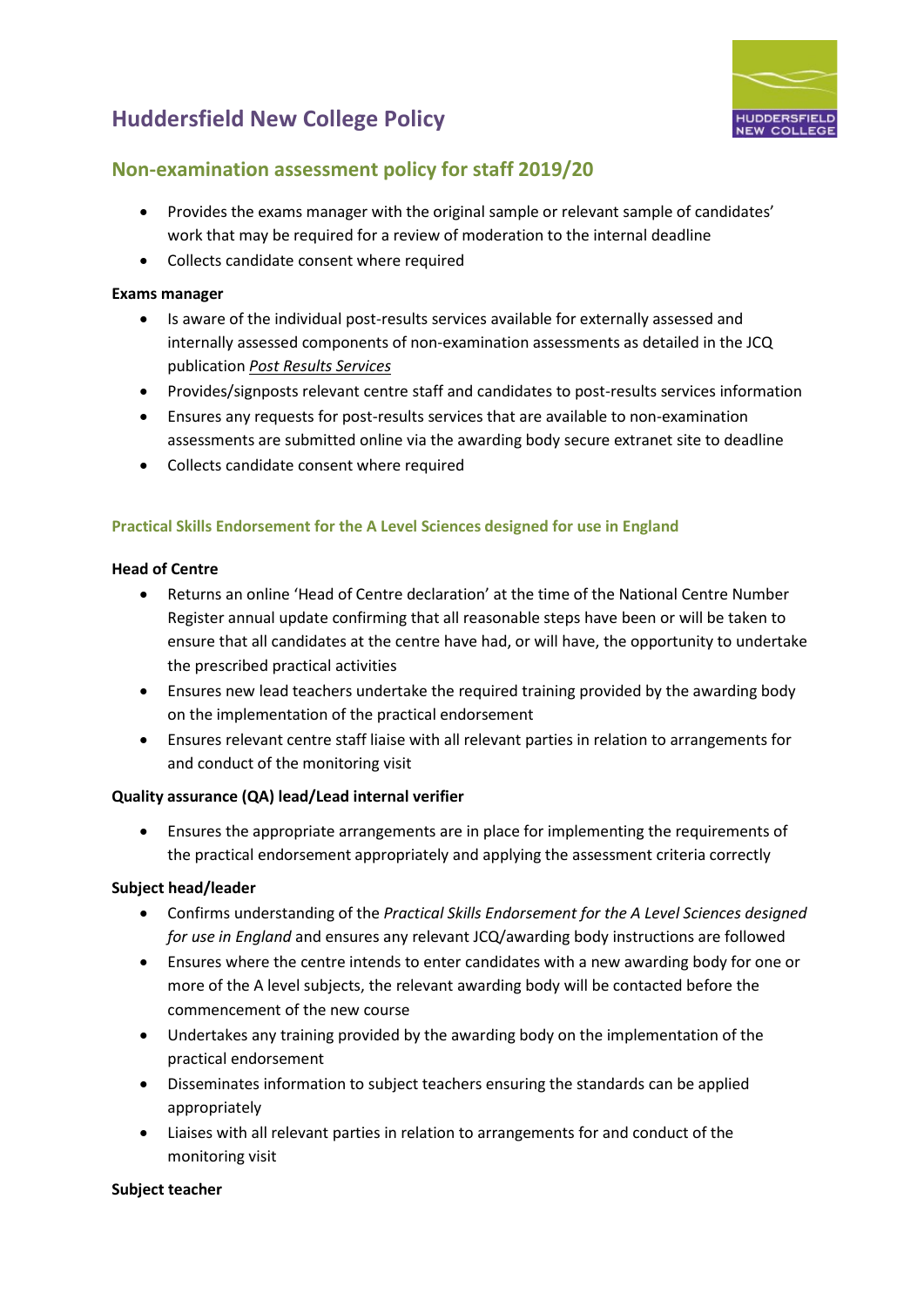

### **Non-examination assessment policy for staff 2019/20**

- Ensures all the JCQ/awarding body requirements/instructions in relation to the endorsement are known, understood and followed
- Ensures the required arrangements for practical activities are in place
- Provides all the required centre records
- Ensures candidates provide the required records
- Provides any required information to the subject head/leader regarding the monitoring visit
- Assesses candidates using Common Practical Assessment Criteria (CPAC)
- Applies for an exemption where a candidate cannot access the practical endorsement due to a substantial impairment
- Follows the awarding body's instructions for the submission of candidates *Pass* or *Not Classified* assessment outcome

#### **Exams manager**

- Accepts contact with the monitor and passes information to the subject lead for a visit to be arranged with at least two weeks notice
- Confirms with the subject teacher that assessment outcomes have been submitted to the awarding body to the external deadline

#### <span id="page-15-0"></span>**Spoken Language Endorsement for GCSE English Language specifications designed for use in England**

#### **Head of Centre**

• Returns an online 'Head of Centre declaration' at the time of the National Centre Number Register annual update confirming that all reasonable steps have been or will be taken to ensure that all candidates at the centre have had, or will have, the opportunity to undertake the prescribed practical activities

#### **Quality assurance (QA) lead/Lead internal verifier**

• Ensures the appropriate arrangements are in place for internal standardisation of assessments

#### **Subject head/leader**

- Confirms understanding of the *Spoken Language Endorsement for GCSE English Language specifications designed for use in England* and ensures any relevant awarding body/JCQ instructions are followed
- Ensures the required task setting and task taking instructions are followed by subject teachers
- Ensures subject teachers assess candidates, either live or from recordings, using the common assessment criteria
- Ensures for monitoring purposes, audio-visual recordings of the presentations of a sample of candidates are provided

#### **Subject teacher**

• Ensures all the requirements in relation to the endorsement are known and understood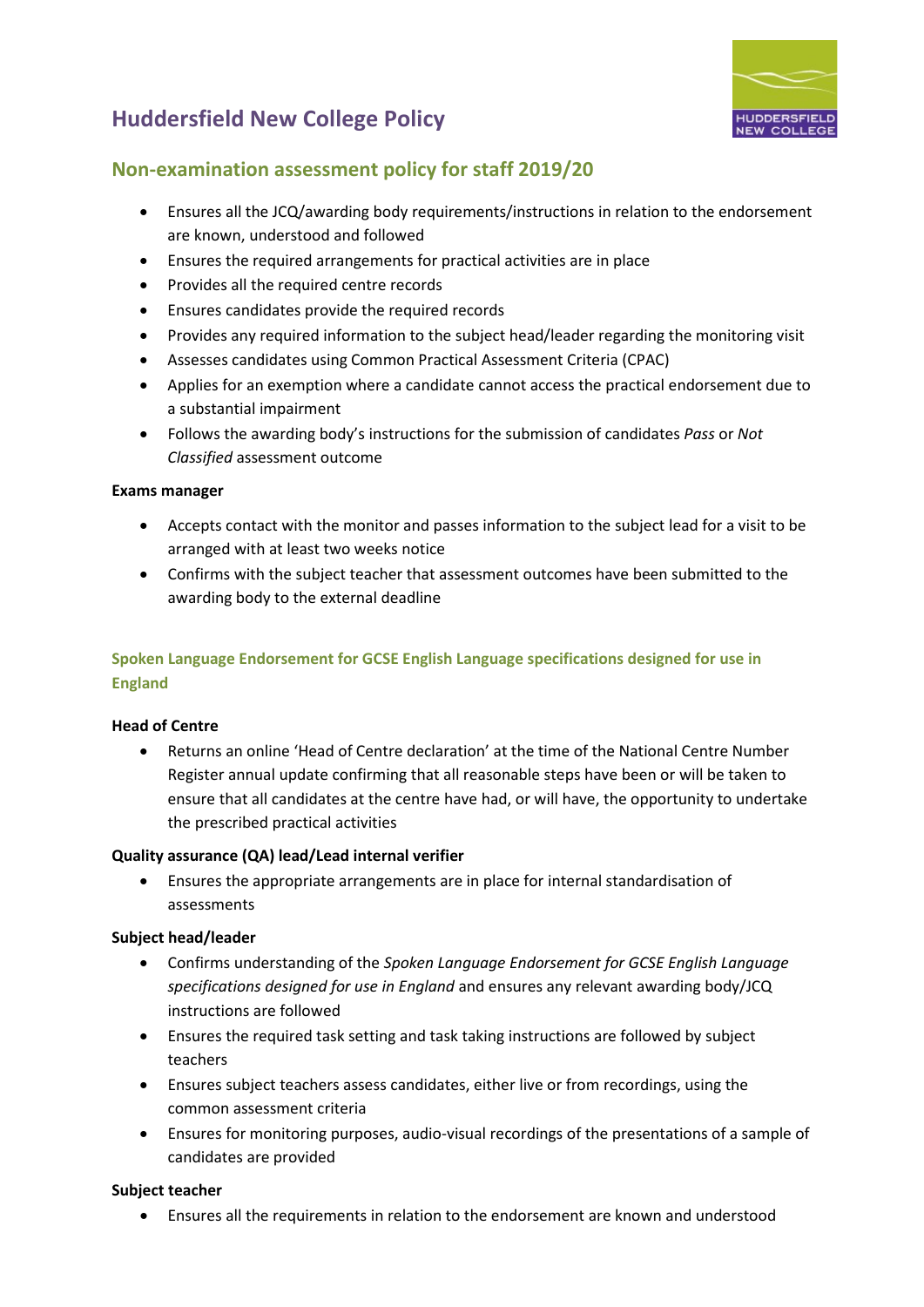

### **Non-examination assessment policy for staff 2019/20**

- Follows the required task setting and task taking instructions
- Assesses candidates, either live or from recordings, using the common assessment criteria
- Provides audio-visual recordings of the presentations of a sample of candidates for monitoring purposes
- Follows the awarding body's instructions for the submission of grades (*Pass, Merit, Distinction* or *Not Classified*) and the storage and submission of recordings

#### <span id="page-16-0"></span>**Management of issues and potential risks associated with non-examination assessments**

| <b>Issue/Risk</b>                                                                                                                                                  | Centre actions to manage issue/mitigate risk                                                                                                                                                                                                                                                                                                                                                                                                                      | <b>Action by</b>                                                                |  |  |
|--------------------------------------------------------------------------------------------------------------------------------------------------------------------|-------------------------------------------------------------------------------------------------------------------------------------------------------------------------------------------------------------------------------------------------------------------------------------------------------------------------------------------------------------------------------------------------------------------------------------------------------------------|---------------------------------------------------------------------------------|--|--|
| <b>Task setting</b>                                                                                                                                                |                                                                                                                                                                                                                                                                                                                                                                                                                                                                   |                                                                                 |  |  |
| Awarding body set task:<br>IT failure/corruption of<br>task details where set<br>task details accessed<br>from the awarding body<br>online                         | Awarding body key date for accessing/downloading set task noted prior<br>to start of course<br>IT systems checked prior to key date<br>Alternative IT system used to gain access<br>Awarding body contacted to request direct email of task details                                                                                                                                                                                                               | Exams<br>Manager and<br><b>IT Director</b>                                      |  |  |
| Centre set task: Subject<br>teacher fails to meet the<br>assessment criteria as<br>detailed in the<br>specification<br>Candidates do not<br>understand the marking | Ensures that subject teachers access awarding body training information,<br>practice materials etc.<br>Records confirmation that subject teachers understand the task setting<br>arrangements as defined in the awarding body's specification<br>Samples assessment criteria in the centre set task<br>A simplified version of the awarding body's marking criteria described in<br>the specification that is not specific to the work of an individual candidate | Quality<br>assurance<br>lead/Lead<br>internal<br>verifier<br>Subject<br>teacher |  |  |
| criteria and what they<br>need to do to gain credit                                                                                                                | or group of candidates is produced for candidates<br>Records confirm all candidates understand the marking criteria<br>Candidates confirm/record they understand the marking criteria                                                                                                                                                                                                                                                                             |                                                                                 |  |  |
| Subject teacher long term<br>absence during the task<br>setting stage                                                                                              | See centre's exam contingency plan - Teaching staff extended absence at<br>key points in the exam cycle                                                                                                                                                                                                                                                                                                                                                           | Head of<br>Centre                                                               |  |  |
| <b>Issuing of tasks</b>                                                                                                                                            |                                                                                                                                                                                                                                                                                                                                                                                                                                                                   |                                                                                 |  |  |
| Awarding body set task<br>not issued to candidates<br>on time                                                                                                      | Awarding body key date for accessing set task as detailed in the<br>specification noted prior to start of course<br>Course information issued to candidates contains details when set task<br>will be issued and needs to be completed by<br>Set task accessed well in advance to allow time for planning, resourcing<br>and teaching                                                                                                                             | Subject<br>teachers                                                             |  |  |
| The wrong task is given to<br>candidates                                                                                                                           | Ensures course planning and information taken from the awarding body's<br>specification confirms the correct task will be issued to candidates<br>Awarding body guidance sought where this issue remains unresolved                                                                                                                                                                                                                                               | Subject<br>teachers                                                             |  |  |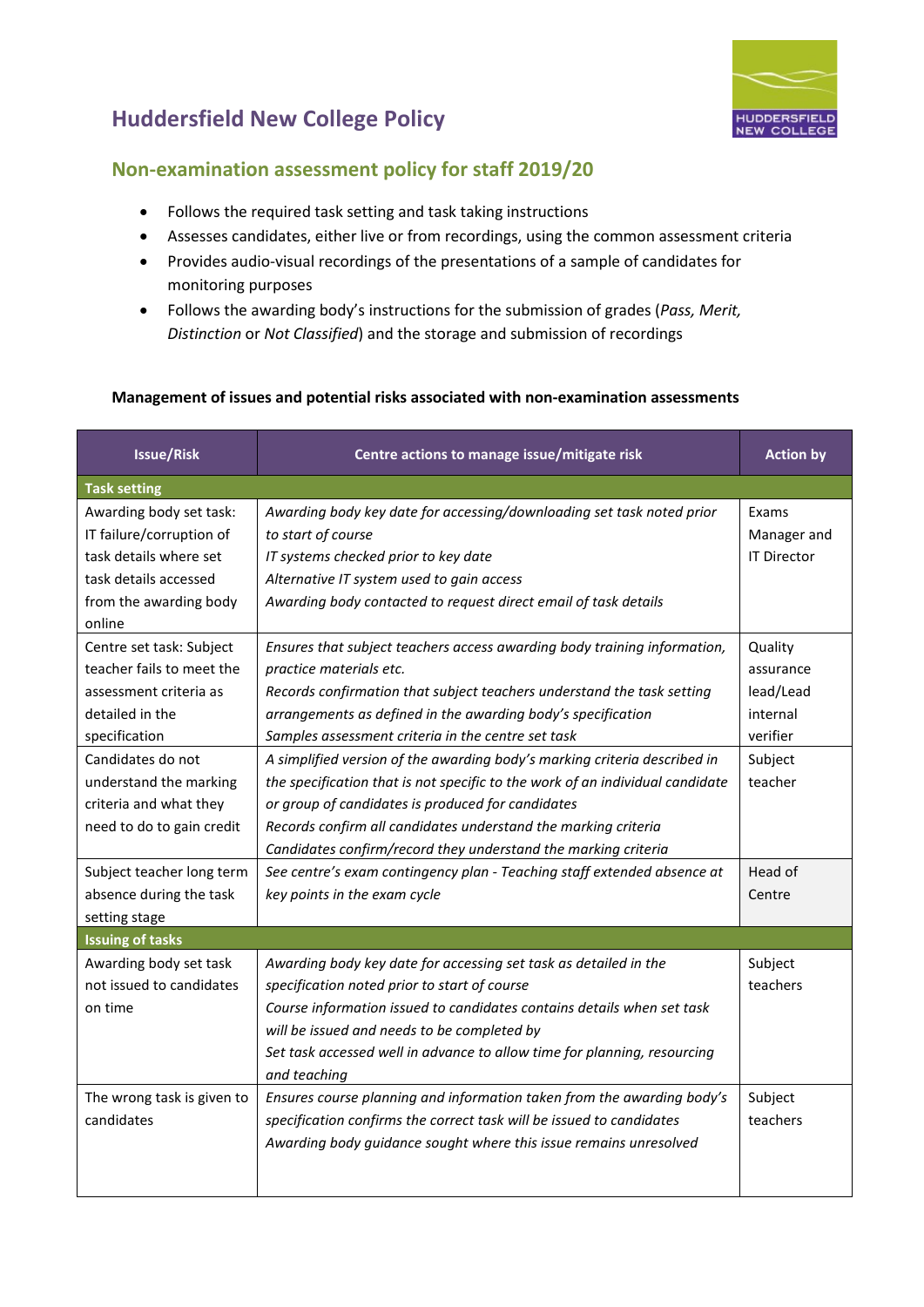

| Subject teacher long term                         | See centre's exam contingency plan - Teaching staff extended absence at                          | Head of        |
|---------------------------------------------------|--------------------------------------------------------------------------------------------------|----------------|
| absence during the                                | key points in the exam cycle                                                                     | Centre         |
| issuing of tasks stage                            |                                                                                                  |                |
| A candidate (or                                   | Ensures the candidate's presentation does not form part of the sample<br>which will be recorded. | Exams          |
| parent/carer) expresses                           |                                                                                                  | Manager        |
| concern about                                     | Contacts the awarding body at the earliest opportunity where unable to                           |                |
| safeguarding,                                     | record the required number of candidates for the monitoring sample.                              |                |
| confidentiality or faith in                       |                                                                                                  |                |
| undertaking a task such<br>as a presentation that |                                                                                                  |                |
| may be recorded                                   |                                                                                                  |                |
| <b>Supervision</b>                                |                                                                                                  |                |
| Planned assessments                               | Assessment plan identified for the start of the course                                           | Quality        |
| clash with other centre or                        |                                                                                                  |                |
| candidate activities                              | Assessment dates/periods included in centre wide calendar                                        | assurance      |
|                                                   |                                                                                                  | lead/Lead      |
|                                                   |                                                                                                  | internal       |
|                                                   |                                                                                                  | verifier Exams |
|                                                   |                                                                                                  | Manager        |
| Rooms or facilities                               | Timetabling organised to allocate appropriate rooms and IT facilities for                        | Exams          |
| inadequate for                                    | the start of the course                                                                          | Manager        |
| candidates to take tasks                          | Staggered sessions arranged where IT facilities insufficient for number of                       |                |
| under appropriate                                 | candidates                                                                                       |                |
| supervision                                       | Whole cohort to undertake written task in large exam venue at the same                           |                |
|                                                   | time (exam conditions do not apply)                                                              |                |
| Insufficient supervision of                       | Confirm subject teachers are aware of and follow the current JCQ                                 | Exams          |
| candidates to enable                              | publication Instructions for conducting non-examination assessments and                          | Manager        |
| work to be authenticated                          | any other specific instructions detailed in the awarding body's                                  |                |
|                                                   | specification in relation to the supervision of candidates                                       |                |
|                                                   | Confirm subject teachers understand their role and responsibilities as                           |                |
|                                                   | detailed in the centre's non-examination assessment policy                                       |                |
| A candidate is suspected                          | Instructions and processes in the current JCQ publication Instructions for                       | Subject        |
| of malpractice prior to                           | conducting non-examination assessments (section 9 Malpractice) are                               | teachers/      |
| submitting their work for                         | followed                                                                                         | Head of        |
| assessment                                        | An internal investigation and where appropriate internal disciplinary                            | Centre         |
|                                                   | procedures are followed                                                                          |                |
| Access arrangements                               | Relevant staff are signposted to the JCQ publication A guide to the special                      | SENCo/ Exams   |
| were not put in place for                         | consideration process (section 2), to determine the process to be followed                       | Manager        |
| an assessment where a                             | to apply for special consideration for the candidate                                             |                |
| candidate is approved for                         |                                                                                                  |                |
| arrangements                                      |                                                                                                  |                |
| <b>Advice and feedback</b>                        |                                                                                                  |                |
| Candidate claims                                  | Ensures a centre-wide process is in place for subject teachers to record all                     | Quality        |
| appropriate advice and                            | information provided to candidates before work begins as part of the                             | assurance      |
| feedback not given by                             | centre's quality assurance procedures                                                            | lead/Lead      |
| subject teacher prior to                          | Regular monitoring of subject teacher completed records and sign-off to                          | internal       |
| starting on their work                            | confirm monitoring activity                                                                      | verifier       |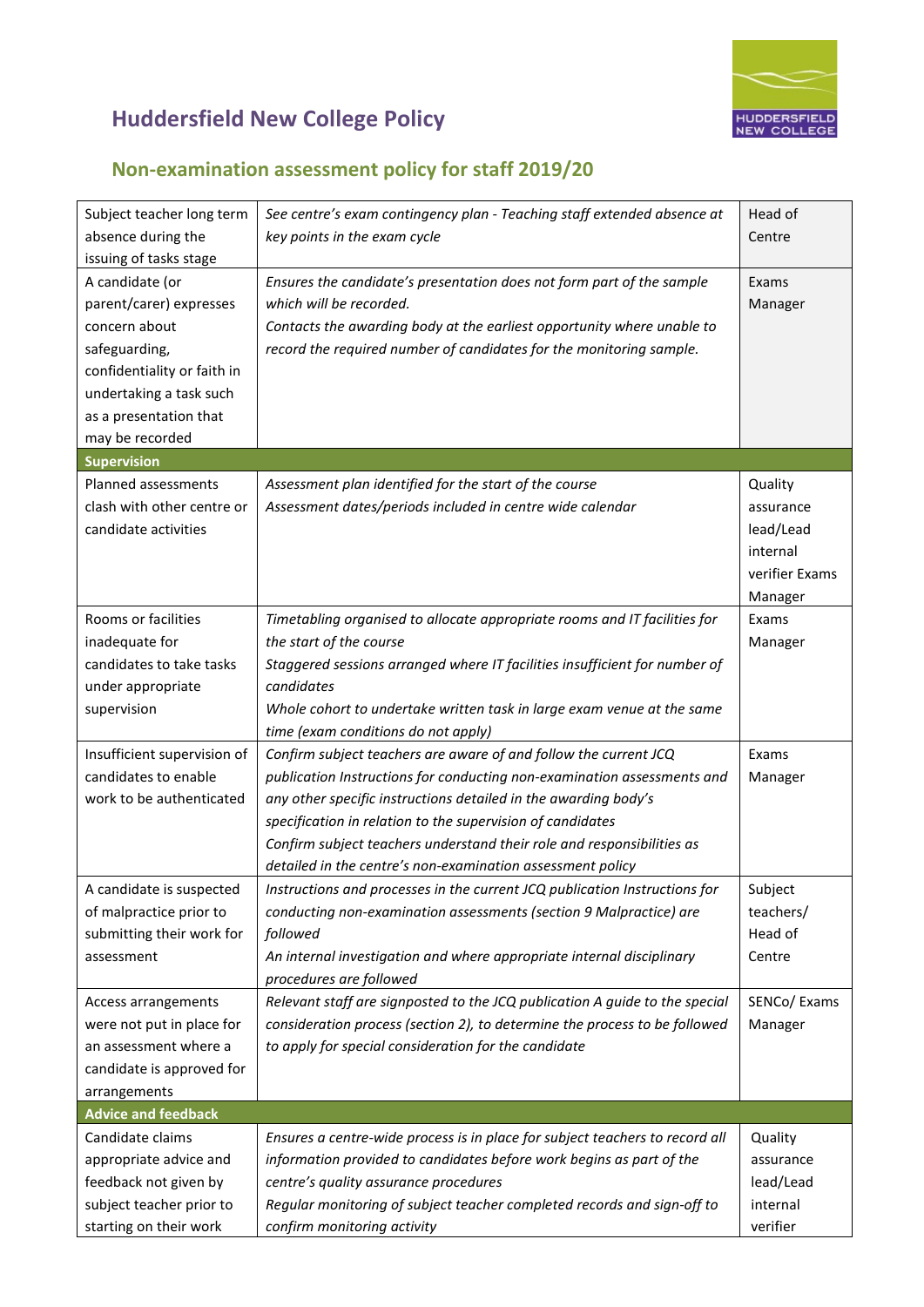

|                            | Full records kept detailing all information and advice given to candidates   |              |
|----------------------------|------------------------------------------------------------------------------|--------------|
|                            | prior to starting on their work as appropriate to the subject and            |              |
|                            | component                                                                    |              |
|                            | Candidate confirms/records advice and feedback given prior to starting       |              |
|                            | on their work                                                                |              |
| Candidate claims no        | Ensures a centre-wide process is in place for subject teachers to record all | Quality      |
| advice and feedback        | advice and feedback provided to candidates during the task-taking stage      | assurance    |
| given by subject teacher   | as part of the centre's quality assurance procedures                         | lead/Lead    |
| during the task-taking     | Regular monitoring of subject teacher completed records and sign-off to      | internal     |
| stage                      | confirm monitoring activity                                                  | verifier     |
|                            | Full records kept detailing all advice and feedback given to candidates      |              |
|                            | during the task-taking stage as appropriate to the subject and component     |              |
|                            | Candidate confirms/records advice and feedback given during the task-        |              |
|                            | taking stage                                                                 |              |
| A third party claims that  | An investigation is conducted; candidates and subject teacher are            | Head of      |
| assistance was given to    | interviewed and statements recorded where relevant                           | Centre/Exams |
| candidates by the subject  | Records as detailed above are provided to confirm all assistance given       | Manager      |
| teacher over and above     | Where appropriate, a suspected malpractice report is submitted to the        |              |
| that allowed in the        | awarding body                                                                |              |
| regulations and            |                                                                              |              |
| specification              |                                                                              |              |
| Candidate does not         | Candidate is advised at a general level to reference information before      | Subject      |
| reference information      | work is submitted for formal assessment                                      | teachers/    |
| from published source      | Candidate is again referred to the JCQ document Information for              | Exams        |
|                            | candidates: non-examination assessments                                      | Manager      |
|                            | Candidate's detailed record of his/her own research, planning, resources     |              |
|                            | etc. is regularly checked to ensure continued completion                     |              |
| Candidate does not set     | Candidate is advised at a general level to review and re-draft the set out   | Subject      |
| out references as          | of references before work is submitted for formal assessment                 | teachers/    |
|                            | Candidate is again referred to the JCQ document Information for              | Exams        |
| required                   | candidates: non-examination assessments                                      |              |
|                            |                                                                              | Manager      |
|                            | Candidate's detailed record of his/her own research, planning, resources     |              |
|                            | etc. is regularly checked to ensure continued completion                     |              |
| Candidate joins the        | A separate supervised session(s) is arranged for the candidate to catch up   | Subject      |
| course late after formally |                                                                              | Head/Leader  |
| supervised task taking     |                                                                              |              |
| has started                |                                                                              |              |
| Candidate moves to         | Awarding body guidance is sought to determine what can be done               | Exams        |
| another centre during the  | depending on the stage at which the move takes place                         | Manager      |
| course                     |                                                                              |              |
| An excluded pupil wants    | The awarding body specification is checked to determine if the               | Quality      |
| to complete his/her non-   | specification is available to a candidate outside mainstream education       | assurance    |
| examination                | If so, arrangements for supervision, authentication and marking are made     | lead/Lead    |
| assessment(s)              | separately for the candidate                                                 | internal     |
|                            |                                                                              | verifier     |
| <b>Resources</b>           |                                                                              |              |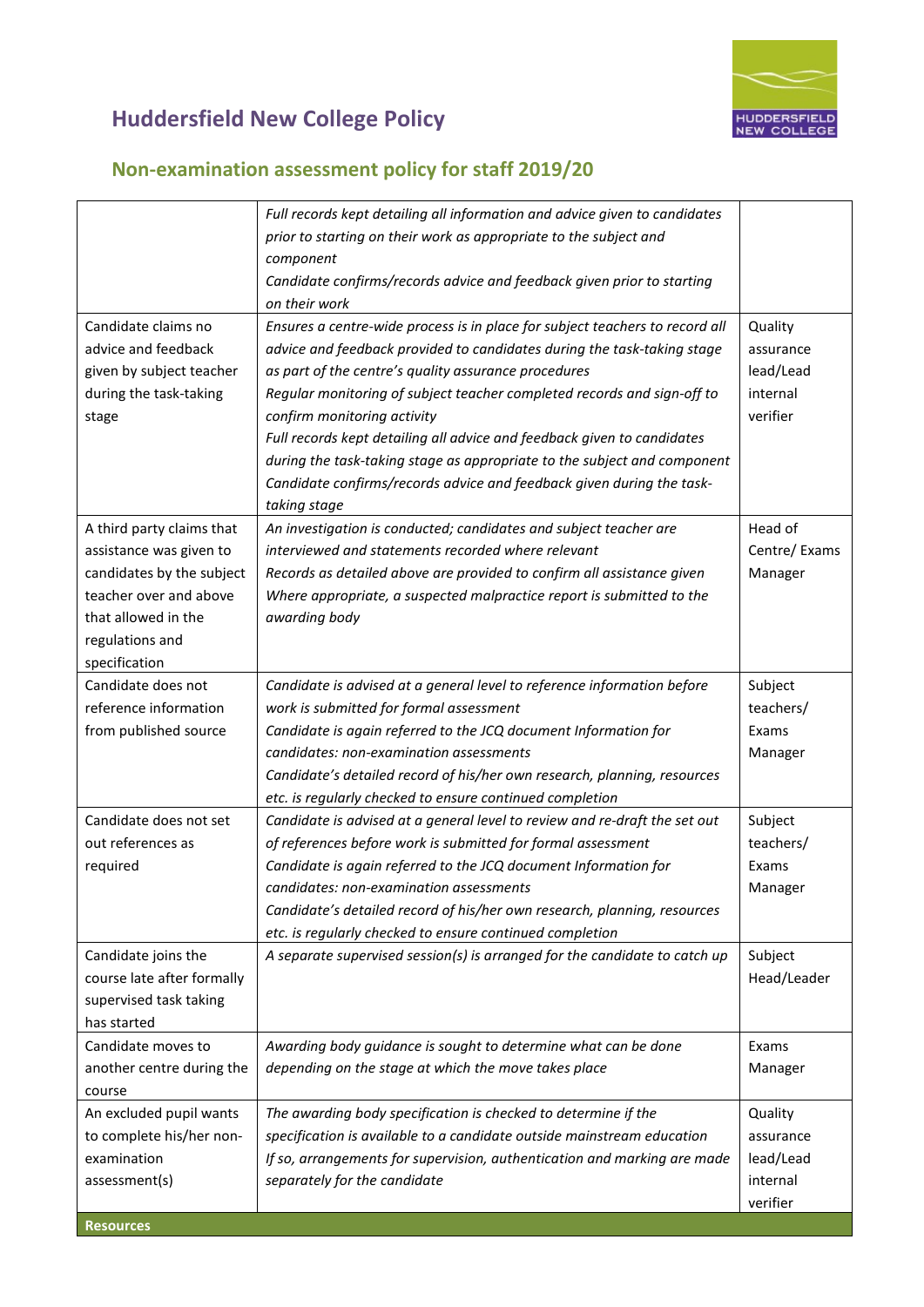

| A candidate augments<br>notes and resources<br>between formally<br>supervised sessions<br>A candidate fails to<br>acknowledge sources on<br>work that is submitted<br>for assessment | Preparatory notes and the work to be assessed are collected in and kept<br>secure between formally supervised sessions<br>Where memory sticks are used by candidates, these are collected in and<br>kept secure between formally supervised sessions<br>Where work is stored on the centre's network, access for candidates is<br>restricted between formally supervised sessions<br>Candidate's detailed record of his/her own research, planning, resources<br>etc. is checked to confirm all the sources used, including books, websites<br>and audio/visual resources<br>Awarding body guidance is sought on whether the work of the candidate<br>should be marked where candidate's detailed records acknowledges | Subject<br>teacher/IT<br>Network<br>Manager<br>Quality<br>assurance<br>lead/Lead<br>internal<br>verifier/ |
|--------------------------------------------------------------------------------------------------------------------------------------------------------------------------------------|------------------------------------------------------------------------------------------------------------------------------------------------------------------------------------------------------------------------------------------------------------------------------------------------------------------------------------------------------------------------------------------------------------------------------------------------------------------------------------------------------------------------------------------------------------------------------------------------------------------------------------------------------------------------------------------------------------------------|-----------------------------------------------------------------------------------------------------------|
|                                                                                                                                                                                      | sources appropriately<br>Where confirmation is unavailable from candidate's records, awarding<br>body guidance is sought and/or a mark of zero is submitted to the<br>awarding body for the candidate                                                                                                                                                                                                                                                                                                                                                                                                                                                                                                                  | Subject<br>teacher                                                                                        |
| <b>Word and time limits</b>                                                                                                                                                          |                                                                                                                                                                                                                                                                                                                                                                                                                                                                                                                                                                                                                                                                                                                        |                                                                                                           |
| A candidate is penalised<br>by the awarding body for<br>exceeding word or time<br>limits                                                                                             | Records confirm the awarding body specification has been checked to<br>determine if word or time limits are mandatory<br>Where limits are for guidance only, candidates are discouraged from<br>exceeding them<br>Candidates confirm/record any information provided to them on word or<br>time limits is known and understood                                                                                                                                                                                                                                                                                                                                                                                         | Subject<br>teacher                                                                                        |
| <b>Collaboration and group work</b>                                                                                                                                                  |                                                                                                                                                                                                                                                                                                                                                                                                                                                                                                                                                                                                                                                                                                                        |                                                                                                           |
| Candidates have worked<br>in groups where the<br>awarding body<br>specification states this is<br>not permitted                                                                      | Records confirm the awarding body specification has been checked to<br>determine if group work is permitted<br>Awarding body guidance sought where this issue remains unresolved                                                                                                                                                                                                                                                                                                                                                                                                                                                                                                                                       | Subject<br>teacher                                                                                        |
| <b>Authentication procedures</b>                                                                                                                                                     |                                                                                                                                                                                                                                                                                                                                                                                                                                                                                                                                                                                                                                                                                                                        |                                                                                                           |
| A teacher has doubts<br>about the authenticity of<br>the work submitted by a<br>candidate for internal<br>assessment<br>Candidate plagiarises<br>other material                      | Records confirm subject staff have been made aware of the JCQ<br>document Teachers sharing assessment material and candidates' work<br>Records confirm that candidates have been issued with the current JCQ<br>document Information for candidates: non-examination assessments<br>Candidates confirm/record that they understand what they need to do to<br>comply with the regulations for non-examination assessments as outlined<br>in the JCQ document Information for candidates: non-examination<br>assessments<br>The candidate's work is not accepted for assessment<br>A mark of zero is recorded and submitted to the awarding body                                                                        | Quality<br>assurance<br>lead/Lead<br>internal<br>verifier/Exams<br>Manager                                |
| Candidate does not sign<br>their authentication<br>statement/declaration                                                                                                             | Records confirm that candidates have been issued with the current JCQ<br>document Information for candidates: non-examination assessments<br>Candidates confirm/record they understand what they need to do to<br>comply with the regulations as outlined in the JCQ document Information<br>for candidates: non-examination assessments                                                                                                                                                                                                                                                                                                                                                                               | Subject<br>teachers                                                                                       |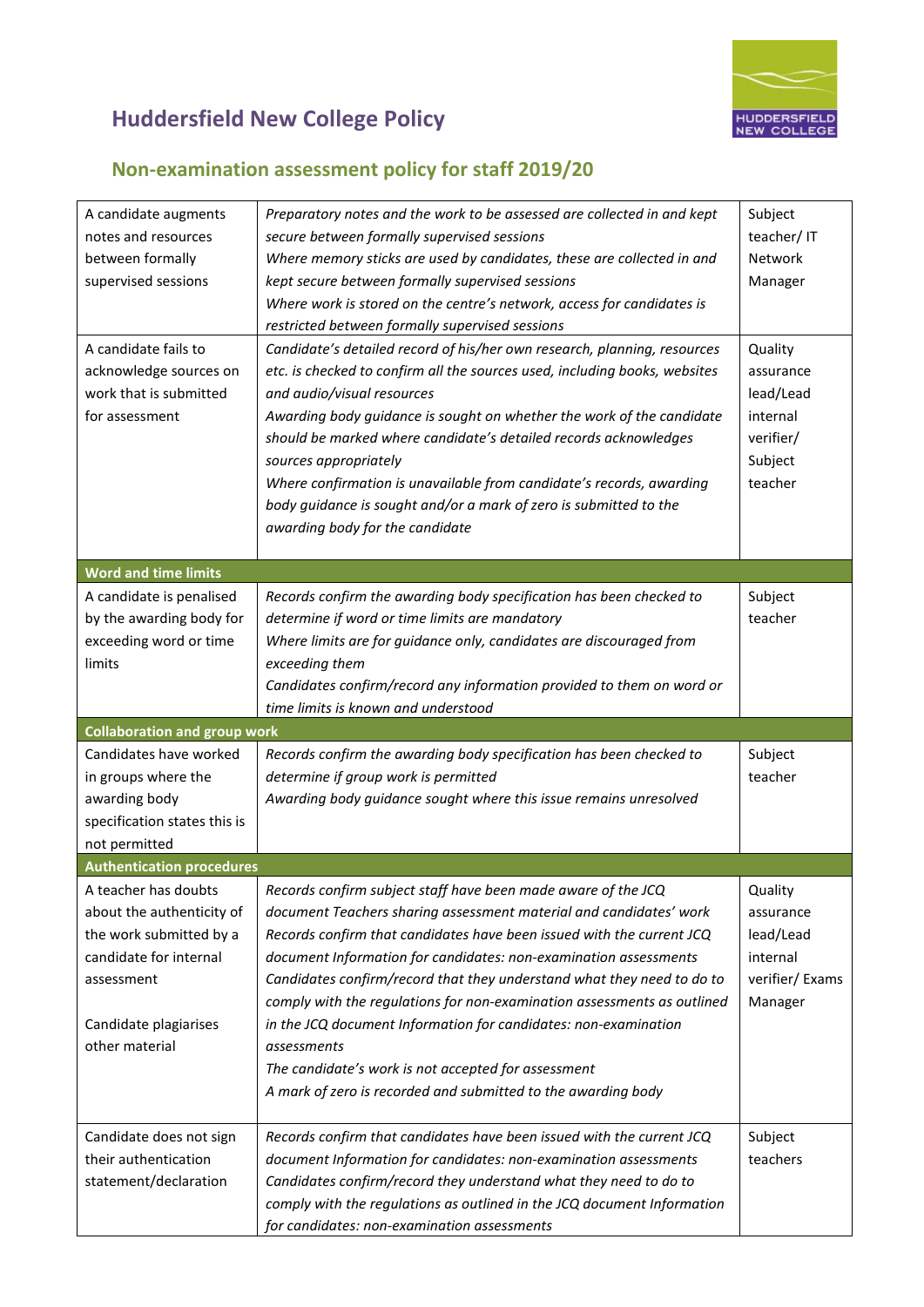

|                                                                                               | Declaration is checked for signature before accepting the work of a<br>candidate for formal assessment                   |                      |
|-----------------------------------------------------------------------------------------------|--------------------------------------------------------------------------------------------------------------------------|----------------------|
| Ensures a centre-wide process is in place for subject teachers to sign<br>Subject teacher not |                                                                                                                          |                      |
| available to sign                                                                             | authentication forms at the point of marking candidates work as part of                                                  | Quality<br>assurance |
| authentication forms                                                                          | the centre's quality assurance procedures                                                                                | lead/Lead            |
|                                                                                               |                                                                                                                          |                      |
|                                                                                               |                                                                                                                          | internal<br>verifier |
| <b>Presentation of work</b>                                                                   |                                                                                                                          |                      |
| Candidate does not fully                                                                      |                                                                                                                          |                      |
| complete the awarding                                                                         | Cover sheet is checked to ensure it is fully completed before accepting the<br>work of a candidate for formal assessment | Subject<br>teacher   |
| body's cover sheet that is                                                                    |                                                                                                                          |                      |
| attached to their worked                                                                      |                                                                                                                          |                      |
| submitted for formal                                                                          |                                                                                                                          |                      |
|                                                                                               |                                                                                                                          |                      |
| assessment<br><b>Keeping materials secure</b>                                                 |                                                                                                                          |                      |
| Candidates work                                                                               |                                                                                                                          | Subject              |
| between formal                                                                                | Records confirm subject teachers are aware of and follow current JCQ                                                     | teacher              |
|                                                                                               | publication Instructions for conducting non-examination assessments                                                      |                      |
| supervised sessions is not                                                                    | Regular monitoring/internal audit ensures subject teacher use of                                                         |                      |
| securely stored                                                                               | appropriate secure storage                                                                                               |                      |
| Task marking - externally assessed components<br>A candidate is absent on                     |                                                                                                                          |                      |
| the day of the examiner                                                                       | Awarding body guidance is sought to determine if alternative assessment<br>arrangements can be made for the candidate    | Exams                |
| visit for an acceptable                                                                       | If not, eligibility for special consideration is explored and a request                                                  | Manager              |
| reason                                                                                        | submitted to the awarding body where appropriate                                                                         |                      |
| A candidate is absent on                                                                      | The candidate is marked absent on the attendance register                                                                | Exams                |
| the day of the examiner                                                                       |                                                                                                                          | Manager              |
| visit for an unacceptable                                                                     |                                                                                                                          |                      |
| reason                                                                                        |                                                                                                                          |                      |
| Task marking - internally assessed components                                                 |                                                                                                                          |                      |
| A candidate submits little                                                                    | Where a candidate submits no work, the candidate is recorded as absent                                                   | Subject              |
| or no work                                                                                    | when marks are submitted to the awarding body                                                                            | teacher              |
|                                                                                               | Where a candidate submits little work, the work produced is assessed                                                     |                      |
|                                                                                               | against the assessment criteria and a mark allocated appropriately;                                                      |                      |
|                                                                                               | where the work does not meet any of the assessment criteria a mark of                                                    |                      |
|                                                                                               | zero is submitted to the awarding body                                                                                   |                      |
| A candidate is unable to                                                                      | Relevant staff are signposted to the JCQ publication Instructions for                                                    | Exams                |
| finish their work for                                                                         | conducting non-examination assessments (section 8), to determine                                                         | Manager              |
| unforeseen reason                                                                             | eligibility and the process to be followed for shortfall in work                                                         |                      |
| The work of a candidate                                                                       | Relevant staff are signposted to the JCQ publication A guide to the special                                              | Exams                |
| is lost or damaged                                                                            | consideration process (section 5), to determine eligibility and the process                                              | Manager              |
|                                                                                               | to be followed for lost or damaged work                                                                                  |                      |
| Candidate malpractice is                                                                      | Instructions and processes in the current JCQ publication Instructions for                                               | Exams                |
| discovered                                                                                    | conducting non-examination assessments (section 9 Malpractice) are                                                       | Manager/             |
|                                                                                               | followed                                                                                                                 | Head of              |
|                                                                                               |                                                                                                                          | Centre               |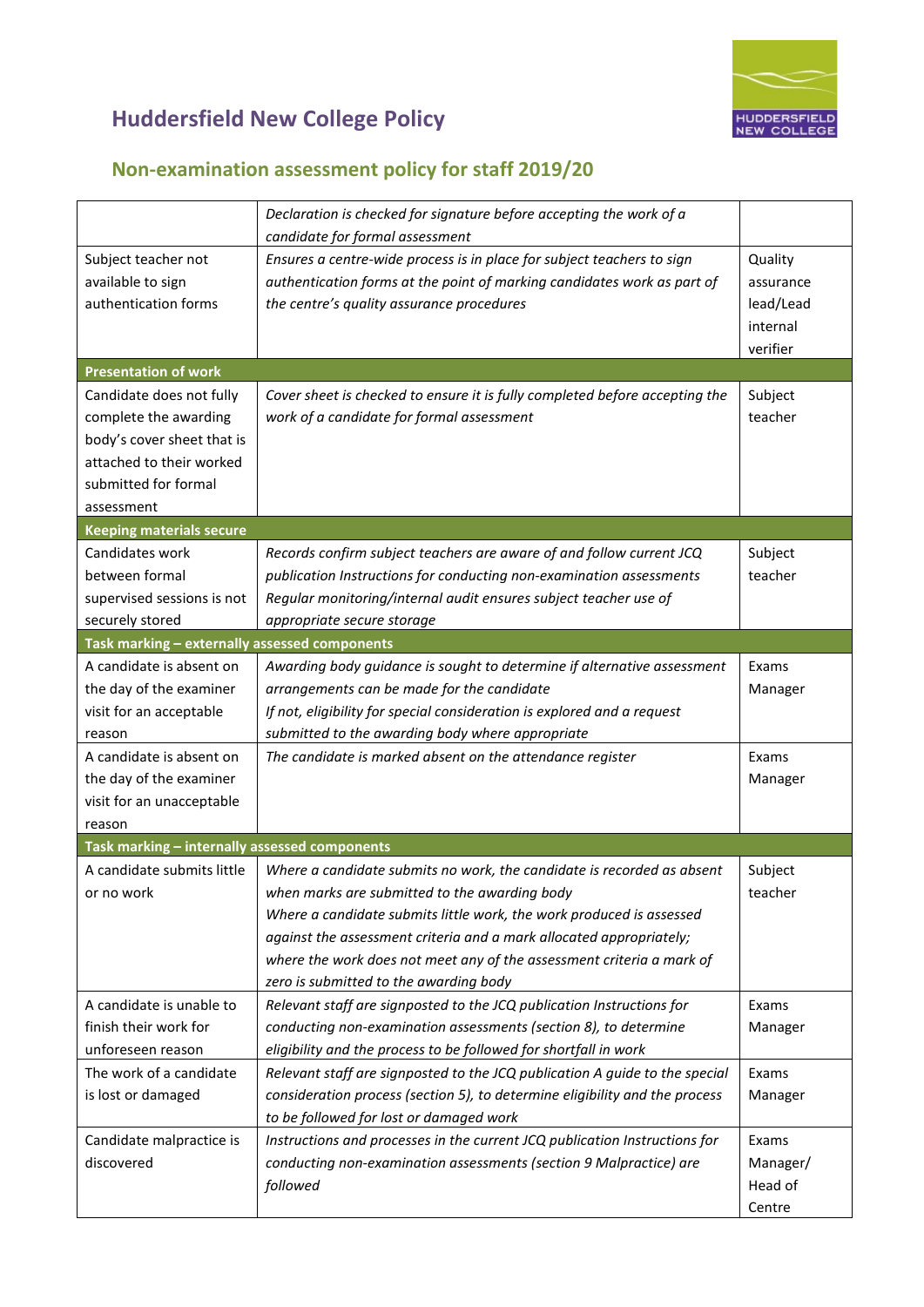

|                            | Investigation and reporting procedures in the current JCQ publication       |                |
|----------------------------|-----------------------------------------------------------------------------|----------------|
|                            | Suspected Malpractice in Examinations and Assessments are followed          |                |
|                            | Appropriate internal disciplinary procedures are also followed              |                |
| A teacher marks the work   | A conflict of interest is declared by informing the awarding body that a    | Exams          |
| of his/her own child       | teacher is teaching his/her own child at the start of the course            | Manager        |
|                            | Marked work of said child is submitted for moderation whether part of       |                |
|                            | the sample requested or not                                                 |                |
| An extension to the        | Awarding body is contacted to determine if an extension can be granted      | Exams          |
| deadline for submission    | Relevant staff are signposted to the JCQ publication A guide to the special | Manager        |
| of marks is required for a | consideration process (section 5), to determine eligibility and the process |                |
| legitimate reason          | to be followed for non-examination assessment extension                     |                |
|                            |                                                                             |                |
| After submission of        | Awarding body is contacted for guidance                                     | Exams          |
| marks, it is discovered    | Relevant staff are signposted to the JCQ publication A guide to the special | Manager/       |
| that the wrong task was    | consideration process (section 2), to determine eligibility and the process | Head of        |
| given to candidates        | to be followed to apply for special consideration for candidates            | Centre         |
| A candidate wishes to      | Candidates are informed of the marks they have been awarded for their       | Quality        |
| appeal/request a review    | work prior to the marks being submitted to the awarding body                | assurance      |
| of the marks awarded for   | Records confirm candidates have been informed of their marks                | lead/Lead      |
|                            | Candidates are informed that these marks are subject to change through      | internal       |
| their work by their        |                                                                             |                |
| teacher                    | the awarding body's moderation process                                      | verifier/Exams |
|                            | Candidates are informed of their marks to the timescale identified in the   | Manager/       |
|                            | centre's internal appeals procedure and prior to the internal deadline set  | Subject        |
|                            | by the exams officer for the submission of marks                            | teachers       |
|                            | Through the candidate exam handbook, candidates are made aware of           |                |
|                            | the centre's internal appeals procedures and timescale for submitting an    |                |
|                            | appeal/request for a review of the centre's marking prior to the            |                |
|                            | submission of marks to the awarding body                                    |                |
| Deadline for submitting    | Records confirm deadlines given and understood by candidates at the         | Subject        |
| work for formal            | start of the course                                                         | teachers/      |
| assessment not met by      | Candidates confirm/record deadlines known and understood                    | Exams          |
| candidate                  | Depending on the circumstances, awarding body guidance sought to            | Manager        |
|                            | determine if the work can be accepted late for marking providing the        |                |
|                            | awarding body's deadline for submitting marks can be met                    |                |
|                            | Decision made (depending on the circumstances) if the work will be          |                |
|                            | accepted late for marking or a mark of zero submitted to the awarding       |                |
|                            | body for the candidate                                                      |                |
| Deadline for submitting    | Internal/external deadlines are published at the start of each academic     | Quality        |
| marks and samples of       | year                                                                        | assurance      |
| candidates work ignored    | Reminders are issued through senior leaders/subject heads as deadlines      | lead/Lead      |
| by subject teacher         | approach                                                                    | internal       |
|                            | Records confirm deadlines known and understood by subject teachers          | verifier       |
|                            | Where appropriate, internal disciplinary procedures are followed            |                |
|                            |                                                                             | Head of        |
| Subject teacher long term  | See centre's exam contingency plan (Teaching staff extended absence at      |                |
| absence during the         | key points in the exam cycle)                                               | Centre         |
| marking period             |                                                                             |                |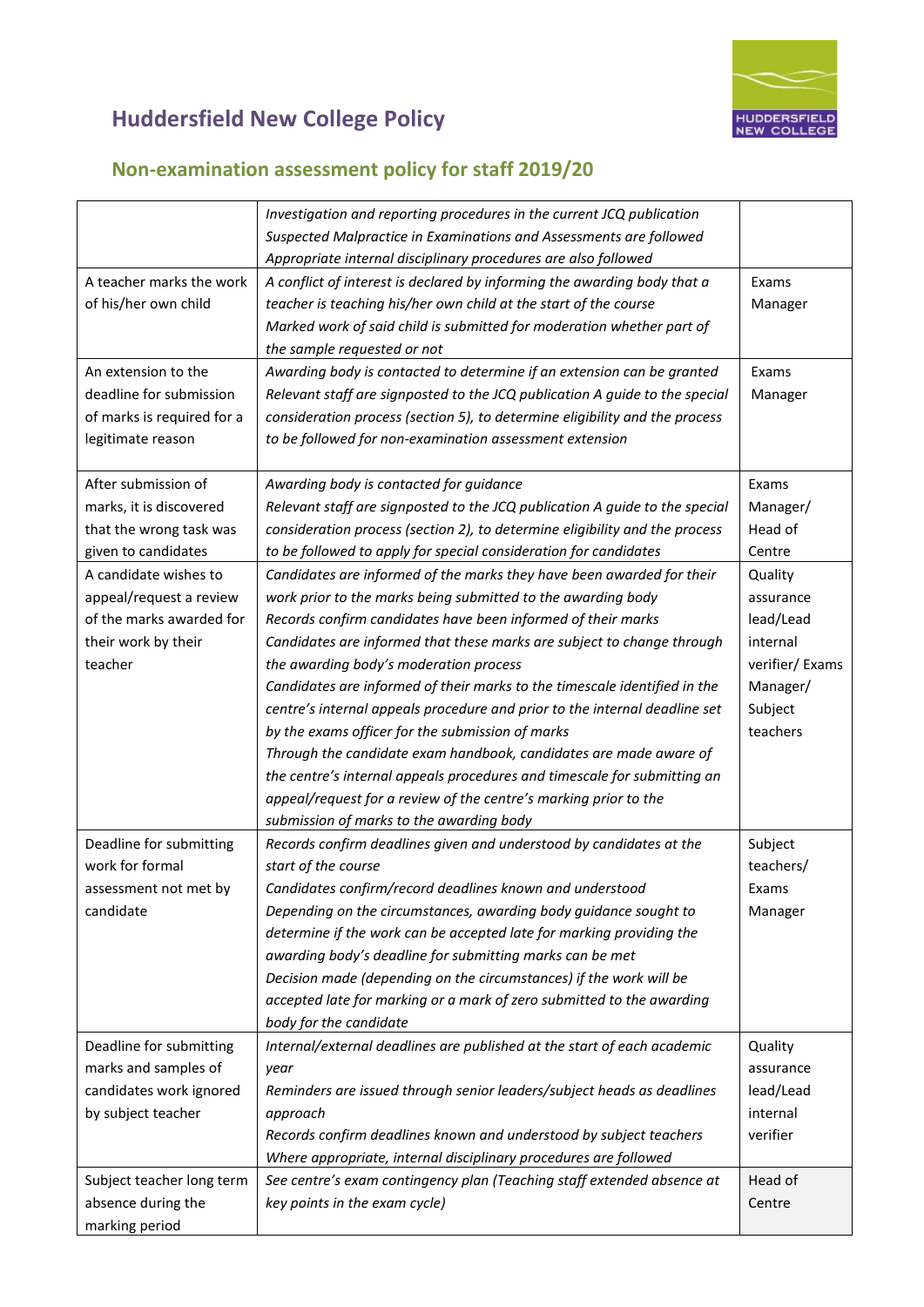

### **Non-examination assessment policy for staff 2019/20**

#### **Policy Review**

A designated member of the Senior Leadership Team will recommend the policy for approval by the Senior Leadership Team. This policy will be reviewed annually before it is published to staff, parents and students.

| $\overline{\mathbf{v}}$ | <b>Date</b>                   | Author(s)              | <b>Comments</b>  | <b>Authorised by</b>       | <b>Date</b>                    |
|-------------------------|-------------------------------|------------------------|------------------|----------------------------|--------------------------------|
| 1                       | December 2017                 | Matt Darlington,       | New Policy       | Curriculum                 | 9 <sup>th</sup> February 2018  |
|                         |                               | Julie Pryce            |                  | <b>Management Group</b>    |                                |
| $\mathfrak z$           | 6 <sup>th</sup> November 2018 | <b>Matt Darlington</b> | Slight update of | Julie Pryce                | $14th$ January 2019            |
|                         |                               |                        | dates and        |                            |                                |
|                         |                               |                        | responsibilities |                            |                                |
| 3                       | 4 <sup>th</sup> November 2019 | <b>Matt Darlington</b> | Slight update of | Julie Thomas               | 18 <sup>th</sup> November 2019 |
|                         |                               |                        | dates and        | <b>Marcus Smith-Connor</b> | <b>TBC</b>                     |
|                         |                               |                        | responsibilities |                            |                                |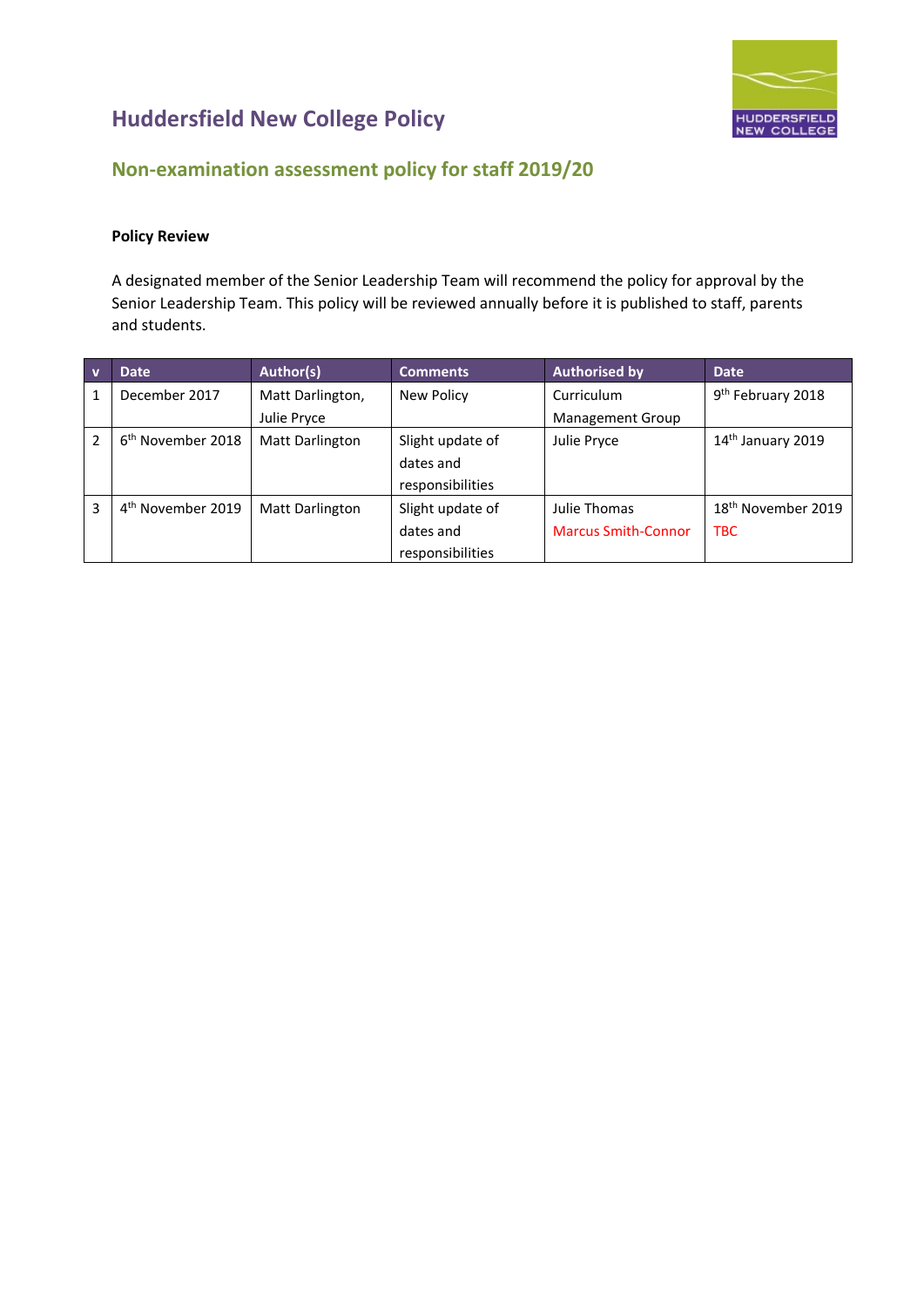

### **Internal Appeals Procedure 2019/20**

#### **Key staff involved in internal appeals procedures**

| <b>Role</b>    | Name(s)                                  |
|----------------|------------------------------------------|
| Head of centre | <b>Angela Williams</b>                   |
| SLT members    | <b>Marcus Smith-Connor, Julie Thomas</b> |
| Exams Manager  | <b>Matthew Darlington</b>                |
| Exams Officer  | <b>Liam Harrison</b>                     |

#### *Appendix 1: Deadlines for the submission of marks Appendix 2: Internal appeals form*

#### **Appeals against internal assessment decisions (centre assessed marks)**

This procedure confirms Huddersfield New College's compliance with JCQ's *General Regulations for Approved Centres 2019-2020, section 5.7* that the centre will:

- *have in place and be available for inspection purposes a written internal appeals procedure relating to internal assessment decisions and to ensure that details of this procedure are communicated, made widely available and accessible to all candidates*
- *before submitting marks to the awarding body inform candidates of their centre assessed marks and allow a candidate to request a review of the centre's marking*

Certain components of GCSE and GCE qualifications (legacy GCE coursework, GCE and GCSE nonexamination assessments) that contribute to the final grade of the qualification are internally assessed (marked) by the subject teacher. The marks awarded (the internal assessment decisions) are then submitted by the deadline set by the awarding body for external moderation.

#### **Deadlines for the submission of marks (Summer 2020 exam series) - please see appendix 1.**

Huddersfield New College is committed to ensuring that whenever its staff mark candidates' work this is done fairly, consistently and in accordance with the awarding body's specification and subjectspecific associated documents.

Huddersfield New College ensures that all centre staff follow a robust *Non-examination assessment policy* (for the management of GCE and GCSE non-examination assessments). This policy details all procedures relating to non-examination assessments for GCE, GCSE and Project qualifications, including the marking and quality assurance processes which relevant teaching staff are required to follow.

Candidates' work will be marked by staff who have appropriate knowledge, understanding and skill, and who have been trained in this activity. Huddersfield New College is committed to ensuring that work produced by candidates is authenticated in line with the requirements of the awarding body. Where a number of subject teachers are involved in marking candidates' work, internal moderation and standardisation will ensure consistency of marking.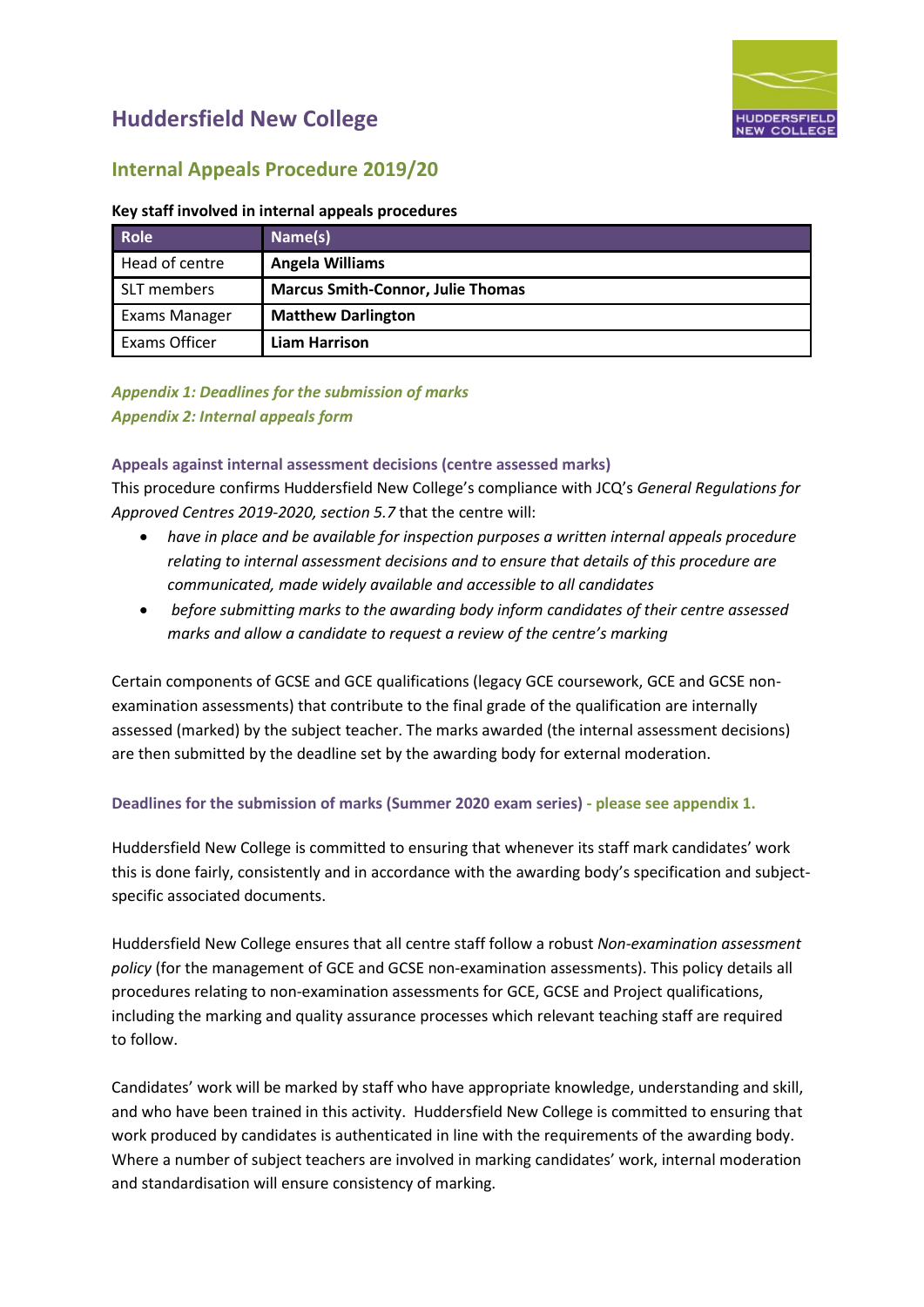

### **Internal Appeals Procedure 2019/20**

On being informed of their assessed marks, if a student believes that the above principles were not adhered to when marking their work, or that the assessor has not properly applied the mark scheme to their marking, then the student may refer to this policy. The examination board deadline for submitting final assessment marks are published below. This means that the following internal processes will need to be completed before the dates below (appendix 1). If marks are available before the publication date, then all processes can run until the final publication date.

- 1. We will inform students of internally assessed marks by the dates displayed in the table below so that they may request a review of the college's marking before marks are submitted to the awarding body*.*
- *2.* We will inform students that they may request copies of materials (for example, a copy of their marked work, the relevant specification, the mark scheme and any other associated subject-specific documents) to assist them in considering whether to request a review of the marking of the assessment. *This will be requested by the student to the subject teacher within 1 college working day of receiving the mark (by 8am).*
- 3. Our subject staff will, having received a request for copies of materials, promptly make them available to the candidate within *1 college working day (by 8am).*
- 4. We will provide students *with 2 college working days (by 8am)* in order to allow them to review copies of materials and reach a decision.
- 5. Requests for reviews of marking **must** be made in writing to the exams office *within 2 college working days (runs concurrently with point 4)* of receiving copies of the requested materials by completing the internal appeals form available on the College VLE.
- 6. We will allow *1 college working day (by 4pm)* for the review to be carried out, to make any necessary changes to marks and to inform the student of the outcome, all before the awarding body's deadline.
- 7. We will ensure that the review of marking is carried out by an assessor who has appropriate competence, has had no previous involvement in the assessment and has no personal interest in the review.
- 8. We will instruct the reviewer to ensure that the student's mark is consistent with the standard set by the college.
- 9. The student will be informed in writing of the outcome of the review of marking.
- 10. The outcome of the review of marking will be made known to the head of centre. A written record will be kept and made available to the awarding body upon request. Should the review of marking bring any irregularity in procedures to light, the awarding body will be informed immediately.

After a student's work has been internally assessed, it is moderated by the awarding body to ensure consistency in marking between centres. The moderation process may lead to mark changes. This process is outside the control of the College and is not covered by this procedure.

**Appeals against the centre's decision not to support a clerical check, a review of marking, a review of moderation or an appeal**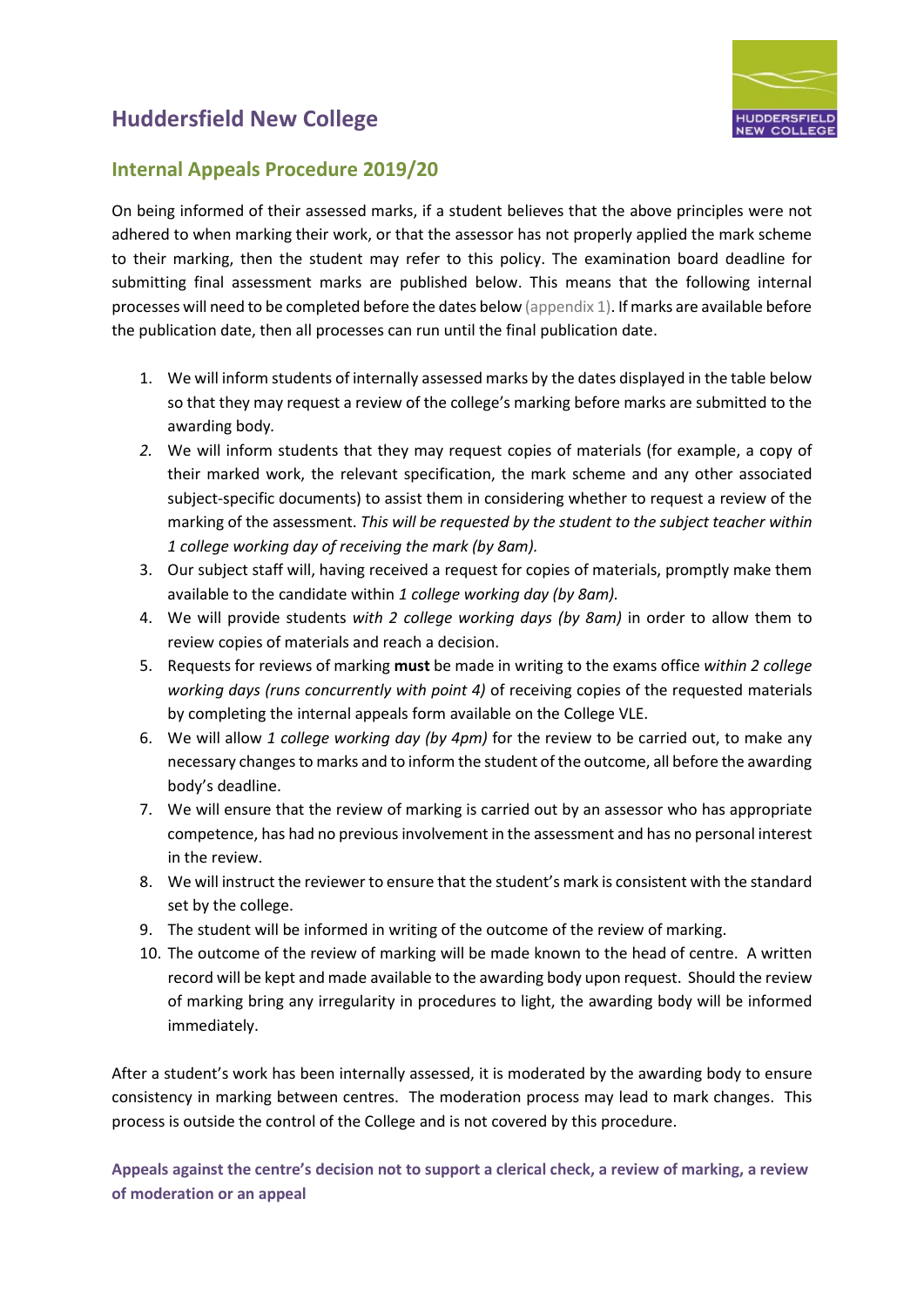

### **Internal Appeals Procedure 2019/20**

This procedure confirms Huddersfield New College's compliance with JCQ's *General Regulations for Approved Centres 2019-2020, section 5.13* that the centre will "*Have available for inspection purposes and draw to the attention of candidates and their parents/carers, a written internal appeals procedure to manage disputes when a candidate disagrees with a centre decision not to support a clerical check, a review of marking, a review of moderation or an appeal."*

Following the issue of results, awarding bodies make post-results services available. All information regarding this is available on Moodle and communicated by email and internal tutorials.

Candidates are also informed of the arrangements for post-results services **before** they sit any exams and the accessibility of senior members of centre staff immediately after the publication of results. All information regarding this is available on Moodle and communicated by email and internal tutorials.

If the centre or a candidate (or his/her parent/carer) has a concern and believes a result may not be accurate, post results services may be considered.

The JCQ post-results services currently available are detailed below.

Reviews of Results (RoRs):

- Service 1 (Clerical re-check) This is the only service that can requested for objective tests (multiple choice tests)
- Service 2 (Review of marking)
- Priority Service 2 (Review of marking) This service is only available for externally assessed components of GCE A-level specifications (an individual awarding body may also offer this priority service for other qualifications
- Service 3 (Review of moderation This service is not available to an individual candidate

Access to Scripts (ATS):

- Copies of scripts to support reviews of marking
- Copies of scripts to support teaching and learning

Written candidate consent (informed consent via candidate email is acceptable) is required in all cases before a post results services request is submitted to the awarding body. Candidate consent can only be collected **after** the publication of results.

If a concern is raised about a particular examination result, candidates can request this via the subject teacher to the Exams Office who will investigate the feasibility of requesting a review supported by Huddersfield New College. The candidate also has the option to approach the Exams Office directly and pay for the review themselves (excluding a review of moderation).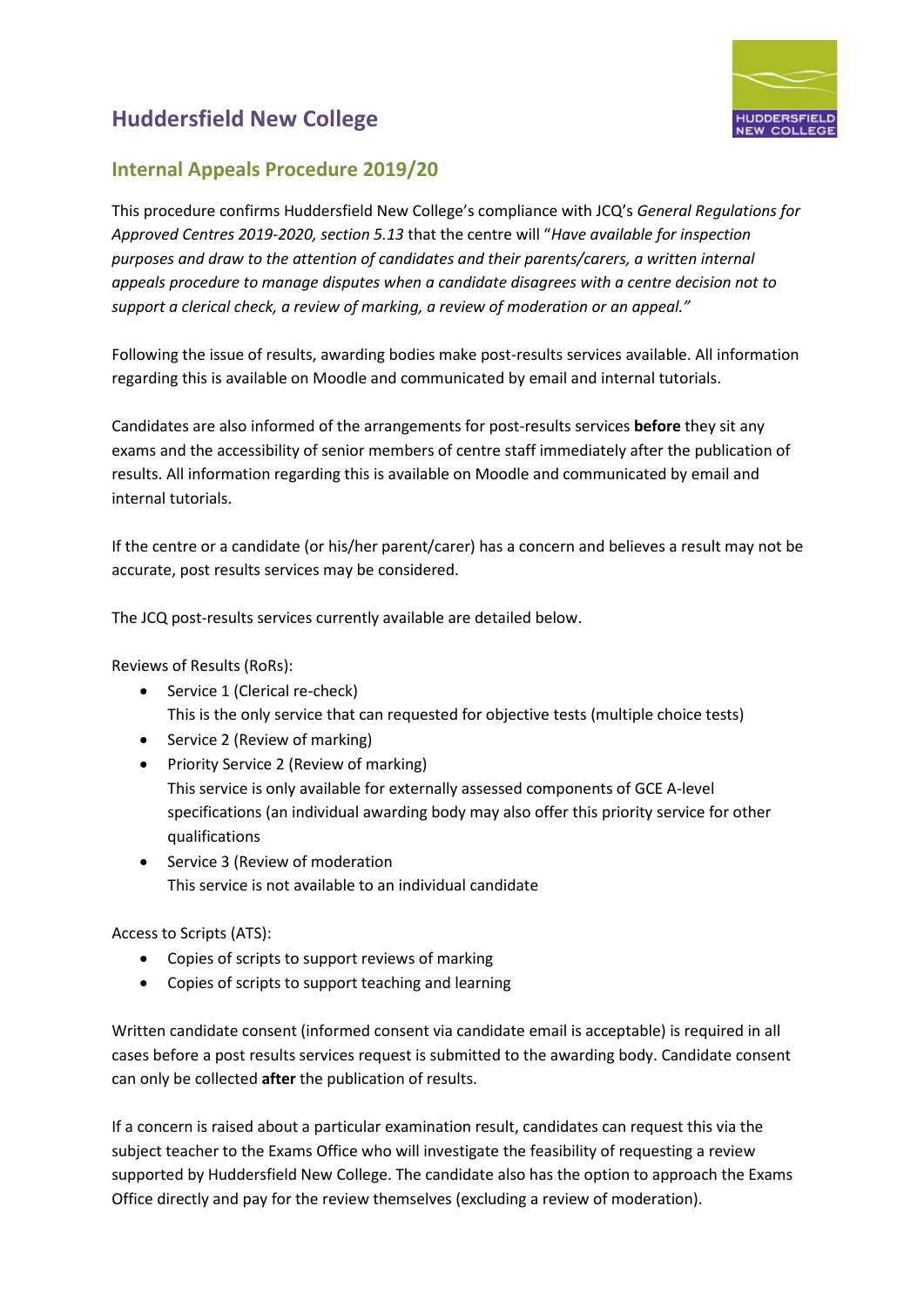

### **Internal Appeals Procedure 2019/20**

If a concern is raised about a particular moderation, candidates can query this via the subject teacher who will make the decision if this should be referred to the Examinations Office.

If the candidate (or his/her parent/carer) believes there are grounds to appeal against the centre's decision not to support a review, an internal appeal can be submitted to the centre by completing the internal appeals form (appendix 2) within 5 college working days of receiving the published result. The appellant will be informed of the outcome of his/her appeal within 5 college working days of Huddersfield New College receiving the appeal outcome decision.

Following the RoR outcome, an external appeals process is available if the head of centre remains dissatisfied with the outcome and believes there are grounds for appeal. The JCQ publications *Post-Results Services* and *JCQ Appeals Booklet* (*A guide to the awarding bodies' appeals processes*) will be consulted to determine the acceptable grounds for a preliminary appeal.

Where the Head of Centre is satisfied after receiving the RoR outcome, but the candidate (or his/her parent/carer) believes there are grounds for a preliminary appeal to the awarding body, a further internal appeal may be made to the head of centre. Following this, the Head of Centre's decision as to whether to proceed with a preliminary appeal will be based upon the acceptable grounds as detailed in the *JCQ Appeals Booklet*. Candidates or parents/carers are not permitted to make direct representations to an awarding body.

The internal appeals form (appendix 2) should be completed and submitted to the centre within 5 college working days of the notification of the outcome of the RoR. Subject to the head of centre's decision, this will allow the centre to process the preliminary appeal and submit to the awarding body within the required **30 calendar days** of receiving the outcome of the review of results process. Awarding body fees which may be charged for the preliminary appeal must be paid to the centre by the appellant before the preliminary appeal is submitted to the awarding body (fees are available from the Exams Office). If the appeal is upheld by the awarding body, this fee will be refunded by the awarding body and repaid to the appellant by the centre.

#### **Further guidance to inform and implement appeals procedures JCQ publications**

General Regulations for Approved Centres<https://www.jcq.org.uk/exams-office/general-regulations> Post-Results Services<https://www.jcq.org.uk/exams-office/post-results-services> JCQ Appeals Booklet<https://www.jcq.org.uk/exams-office/appeals> Notice to Centres - Reviews of marking (centre assessed marks) <https://www.jcq.org.uk/exams-office/controlled-assessments> <https://www.jcq.org.uk/exams-office/coursework> <https://www.jcq.org.uk/exams-office/non-examination-assessments>

#### **Ofqual publications**

GCSE (9 to 1) qualification-level conditions and requirements <https://www.gov.uk/government/publications/gcse-9-to-1-qualification-level-conditions>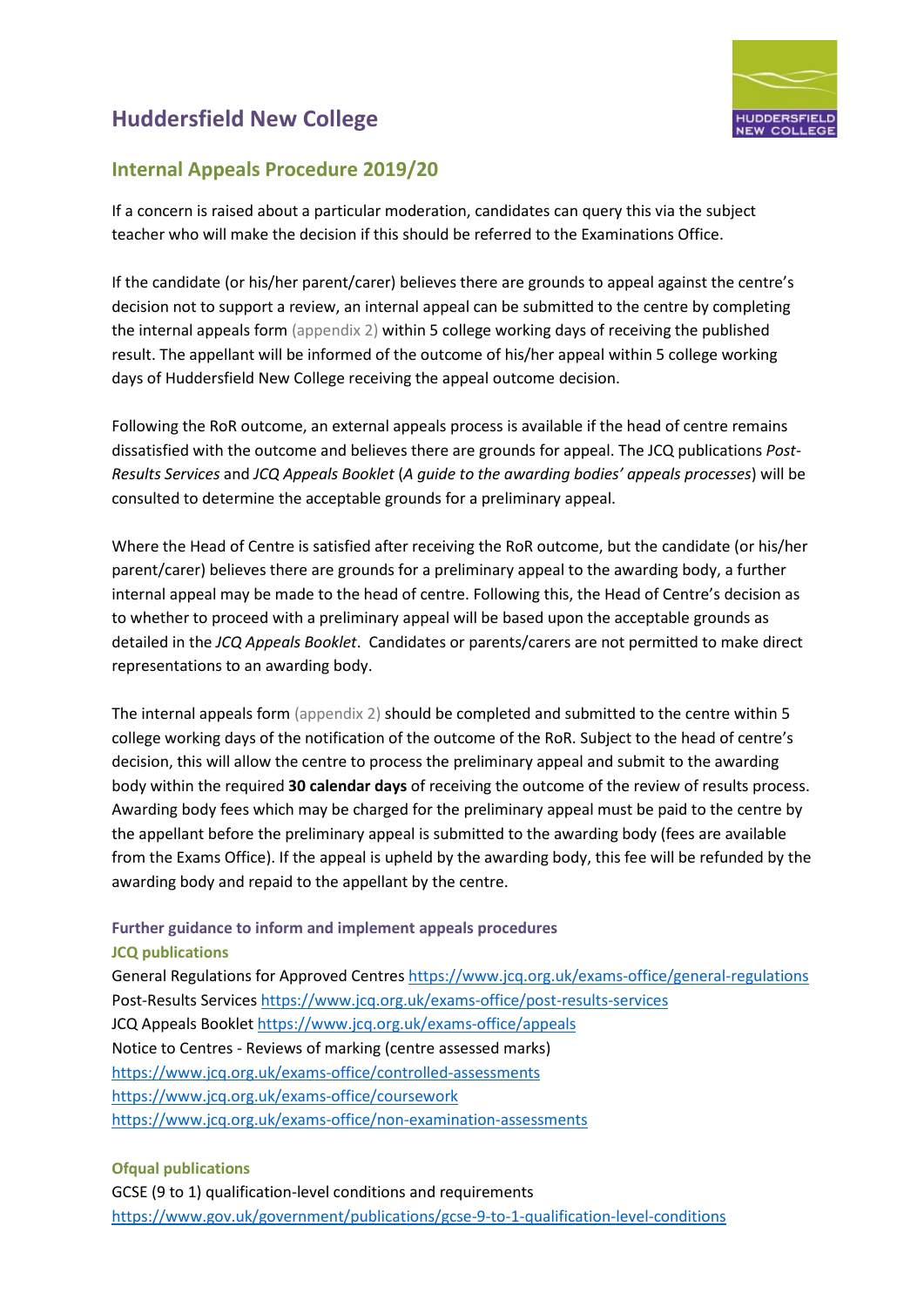

### **Internal Appeals Procedure 2019/20**

GCSE (A\* to G) qualification-level conditions and requirements [https://www.gov.uk/government/publications/gcse-a-to-g-qualification-level-conditions-and](https://www.gov.uk/government/publications/gcse-a-to-g-qualification-level-conditions-and-requirements)[requirements](https://www.gov.uk/government/publications/gcse-a-to-g-qualification-level-conditions-and-requirements) GCE qualification-level conditions and requirements <https://www.gov.uk/government/publications/gce-qualification-level-conditions-and-requirements> Pre-reform GCE qualification-level conditions and requirements [https://www.gov.uk/government/publications/gce-qualification-level-conditions-for-pre-reform](https://www.gov.uk/government/publications/gce-qualification-level-conditions-for-pre-reform-qualifications)[qualifications](https://www.gov.uk/government/publications/gce-qualification-level-conditions-for-pre-reform-qualifications)

#### **Document History**

| $\overline{\mathsf{v}}$ | <b>Date</b>                   | Author(s)              | <b>Comments</b>  | <b>Authorised by</b>       | <b>Date</b>                    |
|-------------------------|-------------------------------|------------------------|------------------|----------------------------|--------------------------------|
|                         | December 2017                 | Matt Darlington,       | New Policy       | Curriculum                 | 9 <sup>th</sup> February 2018  |
|                         |                               | Julie Pryce            |                  | <b>Management Group</b>    |                                |
| $\mathfrak z$           | 6 <sup>th</sup> November 2018 | <b>Matt Darlington</b> | Slight update of | Julie Pryce                | 14 <sup>th</sup> January 2019  |
|                         |                               |                        | dates and        |                            |                                |
|                         |                               |                        | responsibilities |                            |                                |
| 3                       | 4 <sup>th</sup> November 2019 | <b>Matt Darlington</b> | Slight update of | Julie Thomas               | 18 <sup>th</sup> November 2019 |
|                         |                               |                        | dates and        | <b>Marcus Smith-Connor</b> | <b>TBC</b>                     |
|                         |                               |                        | responsibilities |                            |                                |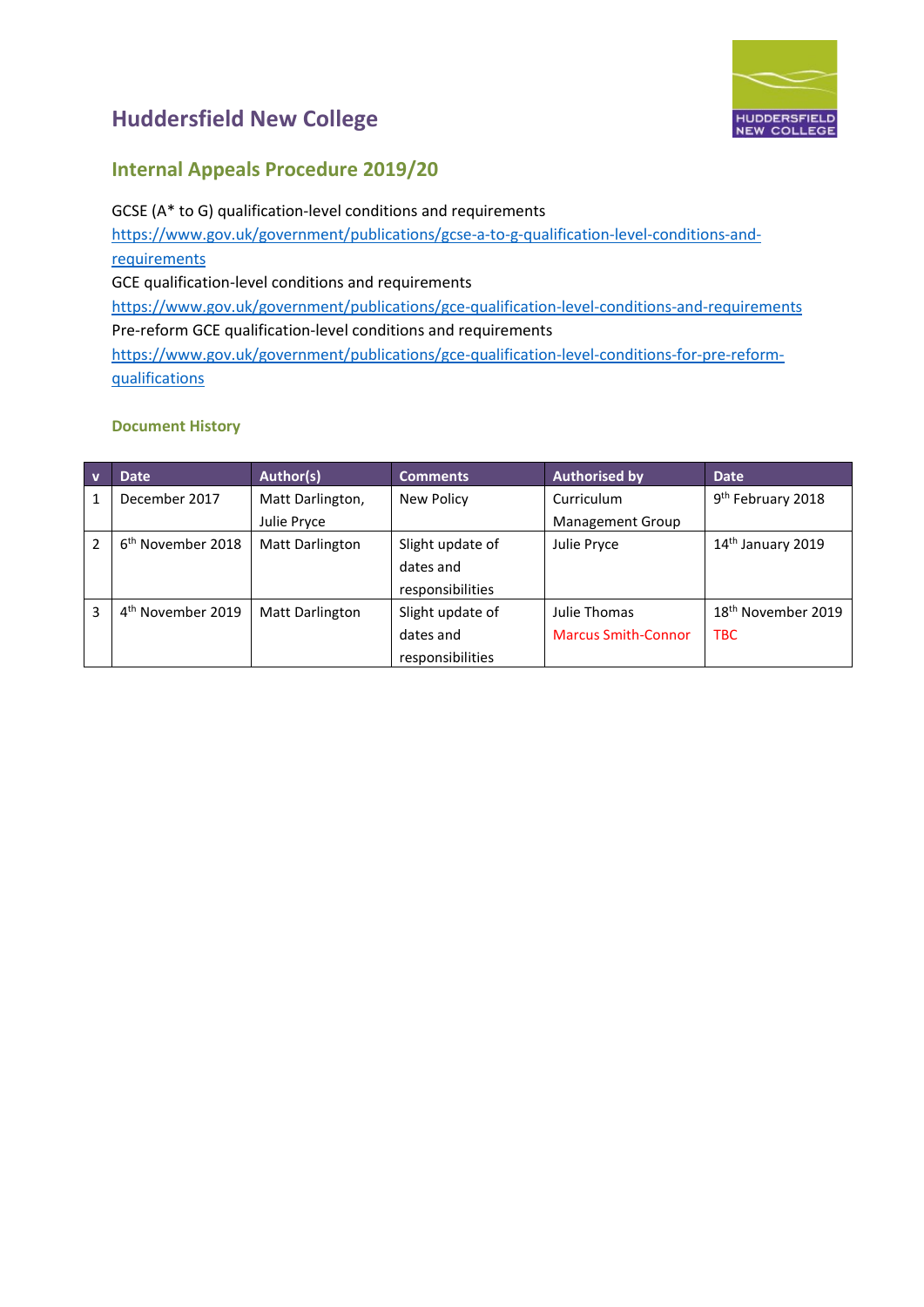

### **Internal Appeals Procedure 2019/20**

#### **Appendix 1; deadlines for the submission of marks (Summer 2020 exam series)**

| <b>Subject</b>                                   | <b>Awarding Body</b> | <b>Type</b>        | <b>Visible to students</b> |
|--------------------------------------------------|----------------------|--------------------|----------------------------|
| <b>GCSE English Language</b>                     | <b>AQA</b>           | <b>ENDORSEMENT</b> | 28/04/2020                 |
| WJEC L3 Applied Certificate Criminology 1st year | <b>WJEC</b>          | <b>COURSEWORK</b>  | 29/04/2020                 |
| WJEC L3 Diploma Criminology 2nd year             | <b>WJEC</b>          | <b>COURSEWORK</b>  | 29/04/2020                 |
| A level English Language                         | <b>EDEXCEL</b>       | <b>NEA</b>         | 01/05/2020                 |
| Enrichment - Extended Project                    | <b>AQA</b>           | <b>COURSEWORK</b>  | 06/05/2020                 |
| A level Biology                                  | <b>AQA</b>           | <b>ENDORSEMENT</b> | 06/05/2020                 |
| A level Chemistry                                | <b>AQA</b>           | <b>ENDORSEMENT</b> | 06/05/2020                 |
| A level Physics                                  | <b>AQA</b>           | <b>ENDORSEMENT</b> | 06/05/2020                 |
| A level Computer Science                         | <b>OCR</b>           | NEA/PROJECT        | 06/05/2020                 |
| A level Drama and Theatre Studies                | <b>AQA</b>           | <b>NEA</b>         | 06/05/2020                 |
| A level English Combined                         | <b>AQA</b>           | <b>NEA</b>         | 06/05/2020                 |
| A level English Literature                       | <b>AQA</b>           | <b>NEA</b>         | 06/05/2020                 |
| A level Film Studies                             | <b>OCR</b>           | <b>NEA</b>         | 06/05/2020                 |
| A level Geography                                | <b>AQA</b>           | <b>NEA</b>         | 06/05/2020                 |
| A level History                                  | <b>AQA</b>           | <b>NEA</b>         | 06/05/2020                 |
| A level Media Studies                            | EDUQAS (WJEC)        | <b>NEA</b>         | 06/05/2020                 |
| A level 3D Design                                | <b>AQA</b>           | <b>NEA</b>         | 14/05/2020                 |
| A level Graphic Communication                    | <b>AQA</b>           | <b>NEA</b>         | 14/05/2020                 |
| A level Textile Design                           | <b>AQA</b>           | <b>NEA</b>         | 14/05/2020                 |
| A level Fine Art                                 | <b>EDEXCEL</b>       | <b>NEA</b>         | <b>TBC</b>                 |
| A level Photography                              | <b>EDEXCEL</b>       | <b>NEA</b>         | <b>TBC</b>                 |
| A level Sport and PE                             | <b>AQA</b>           | <b>NEA</b>         | <b>TBC</b>                 |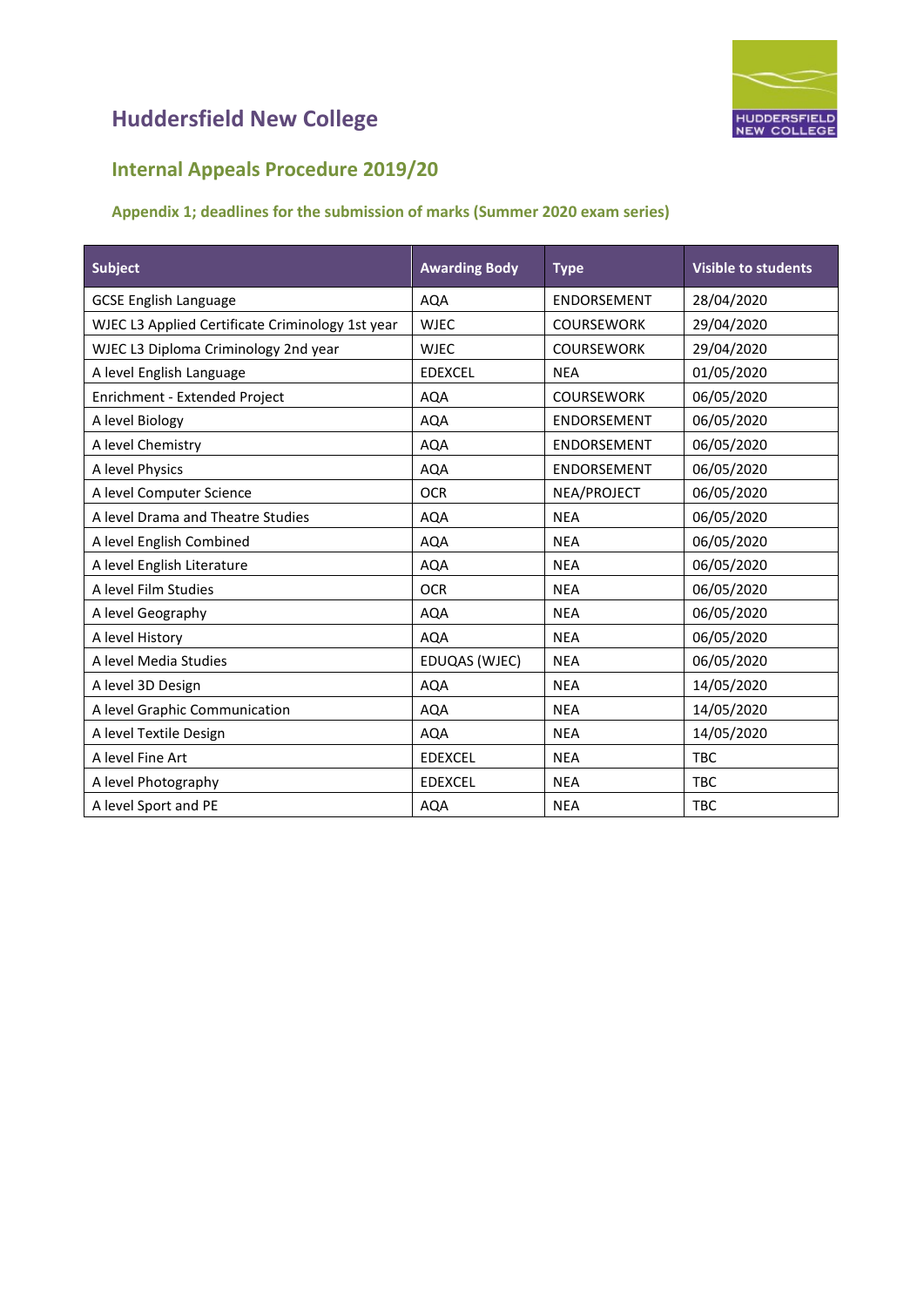

#### **Internal Appeals Procedure 2019/20**

#### **Internal appeals form (appendix 2)**

Please tick box to indicate the nature of your appeal and complete all white boxes on the form below Reference No.

 $\Box$  Appeal against an internal assessment decision and/or request for a review of marking  $\Box$  Appeal against the centre's decision not to support a review of moderation or an appeal

| Name of<br>appellant                                                                                                                                   |                                                                                                                                        | <b>Candidate</b><br>name<br>if different to<br>appellant |                    |  |  |
|--------------------------------------------------------------------------------------------------------------------------------------------------------|----------------------------------------------------------------------------------------------------------------------------------------|----------------------------------------------------------|--------------------|--|--|
| <b>Awarding body</b>                                                                                                                                   |                                                                                                                                        | <b>Exam paper</b><br>code                                |                    |  |  |
| <b>Subject</b>                                                                                                                                         |                                                                                                                                        | <b>Exam paper</b><br>title                               |                    |  |  |
|                                                                                                                                                        | Please state the grounds for your appeal below                                                                                         |                                                          |                    |  |  |
| (If applicable, tick below)<br>$\Box$ Where my appeal is against an internal assessment decision I wish to request a review<br>of the centre's marking |                                                                                                                                        |                                                          |                    |  |  |
|                                                                                                                                                        | If necessary continue on an additional page if this form is being completed electronically or<br>overleaf if hard copy being completed |                                                          |                    |  |  |
| <b>Appellant signature:</b>                                                                                                                            |                                                                                                                                        |                                                          | Date of signature: |  |  |

**This form must be signed, dated and returned to the Examinations Office on behalf of the head of centre to the timescale indicated in this internal appeals procedure.**

#### **FOR CENTRE USE ONLY**

| Date received |
|---------------|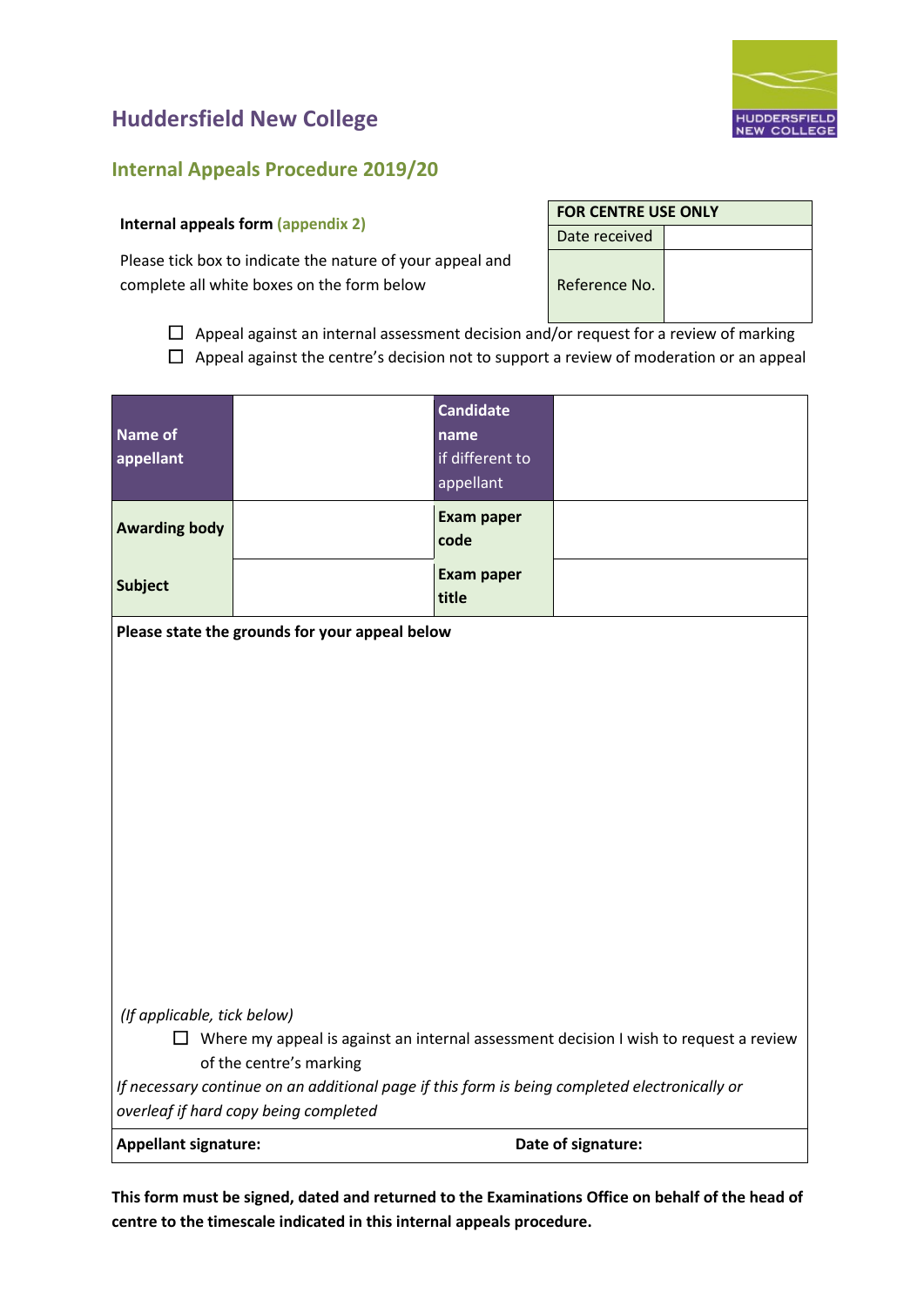

### **Internal appeals; non-examination assessment marks Student handout 2019/20**

We are committed to ensuring that whenever our staff mark students' work this is done fairly, consistently and in accordance with the awarding body's specification and subject-specific associated documents.

We ensure that all our staff follow a robust *Non-examination assessment policy* (for the management of GCE and GCSE non-examination assessments). This policy is available on the website and details all procedures relating to non-examination assessments, including the marking and quality assurance processes which relevant teaching staff are required to follow.

Students' work will be marked by staff who have appropriate knowledge, understanding and skill, and who have been trained in this activity. We are committed to ensuring that work produced by students is authenticated in line with the requirements of the awarding body. Where a number of subject teachers are involved in marking students' work, internal moderation and standardisation will ensure consistency of marking.

On being informed of their assessed marks, if a student believes that the above principles were not adhered to when marking their work, or that the assessor has not properly applied the mark scheme to their marking, then the student may refer to the '*Internal appeals procedure'* available on the College VLE and the website. The examination board deadline for submitting final assessment marks are published online. This means that the following internal processes will need to be completed before the dates on the table below. If marks are available before the publication date, then all processes can run until the final publication date.

- 1. We will inform students of internally assessed marks by the dates displayed in the table below so that they may request a review of the college's marking before marks are submitted to the awarding body*.*
- *2.* We will inform students that they may request copies of materials (for example, a copy of their marked work, the relevant specification, the mark scheme and any other associated subject-specific documents) to assist them in considering whether to request a review of the marking of the assessment. *This will be requested by the student to the subject teacher within 1 college working day of receiving the mark (by 8am).*
- 3. Our subject staff will, having received a request for copies of materials, promptly make them available to the candidate within *1 college working day (by 8am).*
- 4. We will provide students *with 2 college working days (by 8am)* in order to allow them to review copies of materials and reach a decision.
- 5. Requests for reviews of marking **must** be made in writing to the exams office *within 2 college working days (runs concurrently with point 4)* of receiving copies of the requested materials by completing the internal appeals form available on the College VLE.
- 6. We will allow *1 college working day (by 4pm)* for the review to be carried out, to make any necessary changes to marks and to inform the student of the outcome, all before the awarding body's deadline.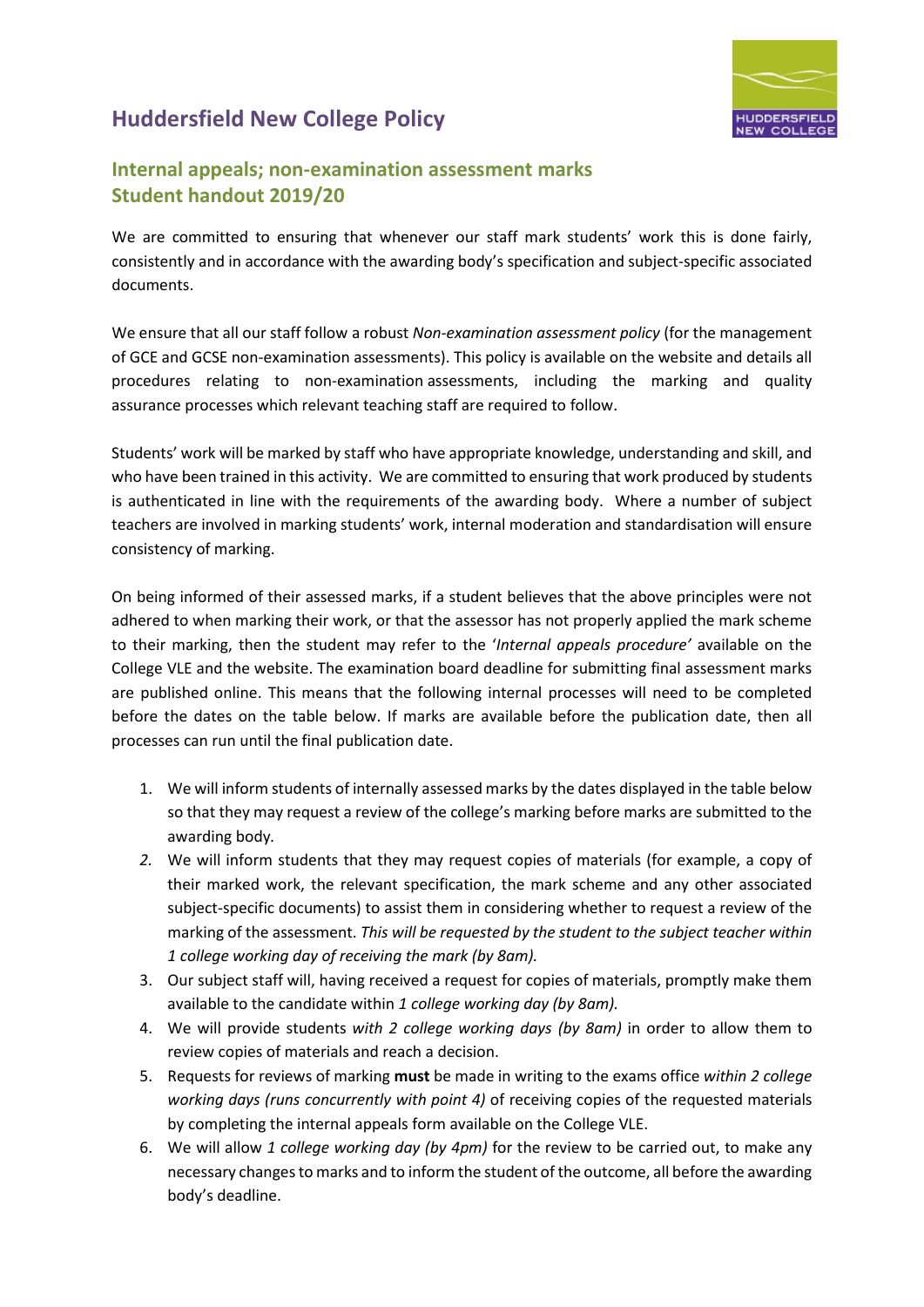

### **Internal appeals; non-examination assessment marks Student handout 2019/20**

- 7. We will ensure that the review of marking is carried out by an assessor who has appropriate competence, has had no previous involvement in the assessment and has no personal interest in the review.
- 8. We will instruct the reviewer to ensure that the student's mark is consistent with the standard set by the college.
- 9. The student will be informed in writing of the outcome of the review of marking.
- 10. The outcome of the review of marking will be made known to the head of centre. A written record will be kept and made available to the awarding body upon request. Should the review of marking bring any irregularity in procedures to light, the awarding body will be informed immediately.

After a student's work has been internally assessed, it is moderated by the awarding body to ensure consistency in marking between centres. The moderation process may lead to mark changes. This process is outside the control of the College and is not covered by this procedure.

| <b>Subject</b>                                   | <b>Awarding Body</b> | <b>Type</b>        | <b>Visible to students</b> |
|--------------------------------------------------|----------------------|--------------------|----------------------------|
| <b>GCSE English Language</b>                     | <b>AQA</b>           | <b>ENDORSEMENT</b> | 28/04/2020                 |
| A level English Language                         | <b>EDEXCEL</b>       | <b>NEA</b>         | 01/05/2020                 |
| WJEC L3 Applied Certificate Criminology 1st year | <b>WJEC</b>          | <b>COURSEWORK</b>  | 01/05/2020                 |
| WJEC L3 Diploma Criminology 2 <sup>nd</sup> year | <b>WJEC</b>          | <b>COURSEWORK</b>  | 01/05/2020                 |
| Enrichment - Extended Project                    | <b>AQA</b>           | <b>COURSEWORK</b>  | 06/05/2020                 |
| A level Biology                                  | <b>AQA</b>           | <b>ENDORSEMENT</b> | 06/05/2020                 |
| A level Chemistry                                | <b>AQA</b>           | <b>ENDORSEMENT</b> | 06/05/2020                 |
| A level Physics                                  | <b>AQA</b>           | <b>ENDORSEMENT</b> | 06/05/2020                 |
| A level Computer Science                         | <b>OCR</b>           | NEA/PROJECT        | 06/05/2020                 |
| A level Drama and Theatre Studies                | <b>AQA</b>           | <b>NEA</b>         | 06/05/2020                 |
| A level English Combined                         | <b>AQA</b>           | <b>NEA</b>         | 06/05/2020                 |
| A level English Literature                       | <b>AQA</b>           | <b>NEA</b>         | 06/05/2020                 |
| A level Film Studies                             | <b>OCR</b>           | <b>NEA</b>         | 06/05/2020                 |
| A level Geography                                | <b>AQA</b>           | <b>NEA</b>         | 06/05/2020                 |
| A level History                                  | AQA                  | <b>NEA</b>         | 06/05/2020                 |
| A level Media Studies                            | EDUQAS (WJEC)        | <b>NEA</b>         | 06/05/2020                 |
| A level 3D Design                                | <b>AQA</b>           | <b>NEA</b>         | 14/05/2020                 |
| A level Graphic Communication                    | AQA                  | <b>NEA</b>         | 14/05/2020                 |
| A level Textile Design                           | <b>AQA</b>           | <b>NEA</b>         | 14/05/2020                 |
| A level Fine Art                                 | <b>EDEXCEL</b>       | <b>NEA</b>         | <b>TBC</b>                 |
| A level Photography                              | <b>EDEXCEL</b>       | <b>NEA</b>         | <b>TBC</b>                 |
| A level Sport and PE                             | <b>AQA</b>           | <b>NEA</b>         | <b>TBC</b>                 |

#### **Deadlines for the submission of marks (Summer 2020 exam series)**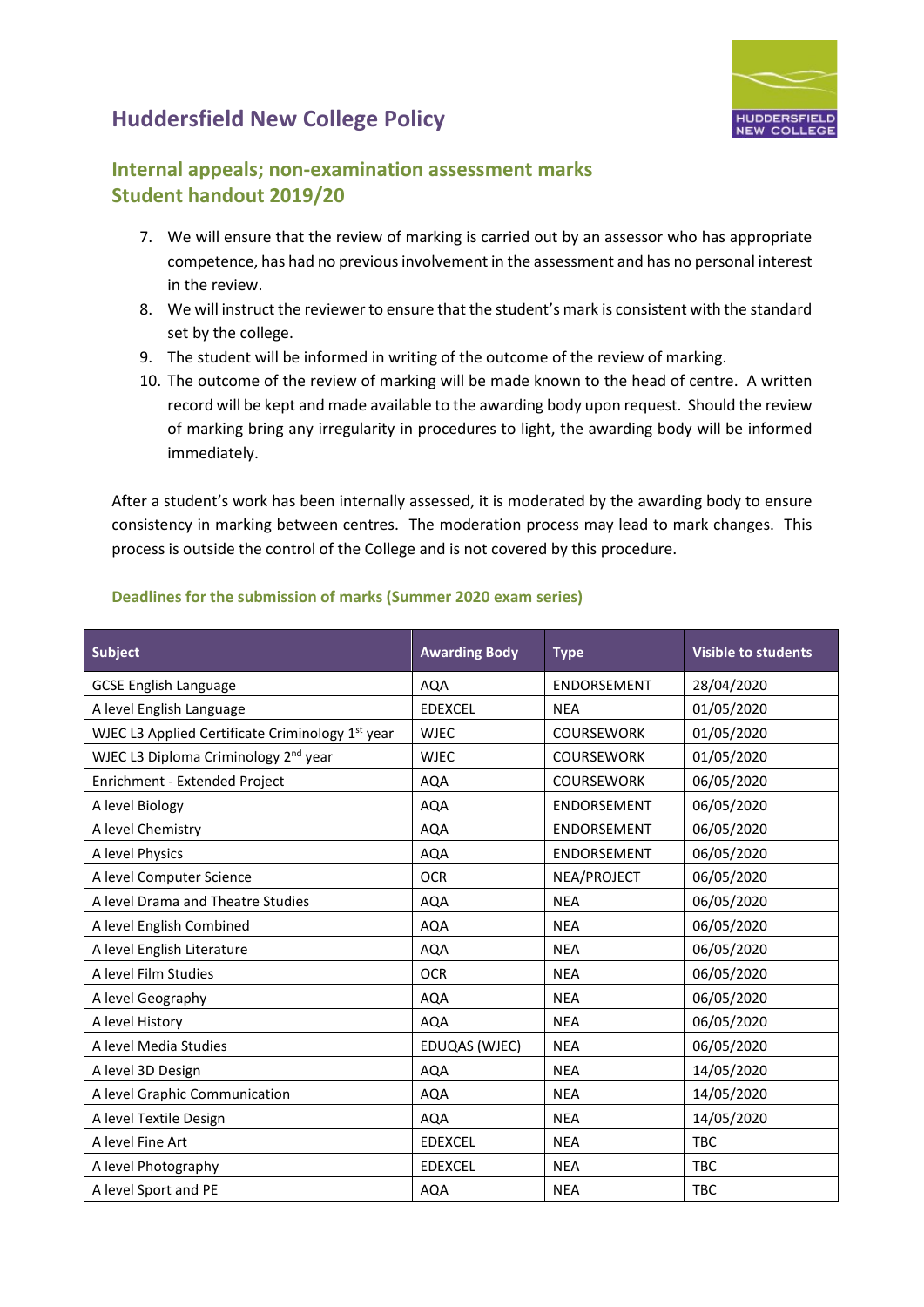| <b>SUBJECT</b>                                                 | Aw. Body                | <b>TYPE OF</b><br><b>INTERNAL</b><br><b>ASSESSMENT</b> | Must be visible<br>o students on<br>edar by this<br>late | TO BE CONFIRMED BY COURSE LEADERS - FINAL PIECE OF WORK<br>NAME WITH MARKS OUT OF FOR MIS TO SET UP ON CEDAR | <u>Marks out of</u>                               | <b>MARK SUBMISSION TO THE EXAM</b><br><b>BOARD DEADLINE</b>                  | <b>SAMPLE SUBMISSION</b><br><b>DEADLINE</b>                           |
|----------------------------------------------------------------|-------------------------|--------------------------------------------------------|----------------------------------------------------------|--------------------------------------------------------------------------------------------------------------|---------------------------------------------------|------------------------------------------------------------------------------|-----------------------------------------------------------------------|
| <b>GCSE English Language</b>                                   | AQA                     | <b>ENDORSEMENT</b>                                     | 28/04/2020                                               | <b>NEA: Spoken Language</b>                                                                                  | Pass/ Merit/ Distinction                          | 07/05/2020                                                                   | WITHIN 5 DAYS OF MARK<br><b>SUBMISSION</b>                            |
| AL English Language                                            | EDEXCEL NEA             |                                                        | 01/05/2020                                               | <b>NEA: Crafting Language</b>                                                                                | 50                                                | 10/05/20 - SAMPLE NEEDS TO BE<br>WITH THE MODERATOR BY 15/5/20               | 15/05/2020                                                            |
| <b>WJEC L3 Applied Certificate</b><br>Criminology 1st Yr (2Yr) | <b>WJEC</b>             | <b>COURSEWORK</b>                                      | 01/05/2020                                               | Unit 1: Changing Awareness of Crime                                                                          | 30 (3 hour assessment), 70 (5 hour<br>assessment) | 10/05/20 - SAMPLE NEEDS TO BE<br>WITH THE MODERATOR BY 15/5/20               | 15/05/2020                                                            |
| WJEC L3 Diploma Criminology (2Yr)                              | WJEC                    | <b>COURSEWORK</b>                                      | 01/05/2020                                               | Unit 3: Crime Scene to Courtroom                                                                             | 100                                               | 10/05/20 - SAMPLE NEEDS TO BE<br>WITH THE MODERATOR BY 15/5/20               | 15/05/2020                                                            |
| AL Biology                                                     | AQA                     | <b>ENDORSEMENT</b>                                     | 06/05/2020                                               | <b>NEA: Practical Endorsement</b>                                                                            | Pass /Fail                                        | 15/05/2020                                                                   | N/A                                                                   |
| <b>AL Chemistry</b>                                            | AQA                     | <b>ENDORSEMENT</b>                                     | 06/05/2020                                               | <b>NEA: Practical Endorsement</b>                                                                            | Pass/Fail                                         | 15/05/2020                                                                   | N/A                                                                   |
| AL Computer Science                                            | <b>OCR</b>              | NEA/PROJECT                                            | 06/05/2020                                               | <b>Programming Project</b>                                                                                   | 70                                                | 15/05/2020                                                                   | WITHIN 3 DAYS OF RECEIVING<br>THE MODERATION SAMPLE<br><b>REQUEST</b> |
| AL Drama and Theatre Studies                                   | AQA                     | <b>NEA</b>                                             | 06/05/2020                                               | NEA: Component 2: Creating original drama                                                                    | 60                                                | 15/05/2020                                                                   | WITHIN 5 DAYS OF MARK<br><b>SUBMISSION</b>                            |
| AL English Combined                                            | AQA                     | <b>NEA</b>                                             | 06/05/2020                                               | <b>NEA: Making Connections</b>                                                                               | 50                                                | 15/05/2020                                                                   | WITHIN 5 DAYS OF MARK<br><b>SUBMISSION</b>                            |
| AL English Literature                                          | AQA                     | <b>NEA</b>                                             | 06/05/2020                                               | NEA: Component 3 - Theory and Independence (7717/C)                                                          | 50                                                | 15/05/2020                                                                   | WITHIN 5 DAYS OF MARK<br><b>SUBMISSION</b>                            |
| <b>AL Film Studies</b>                                         | <b>OCR</b>              | <b>NEA</b>                                             | 06/05/2020                                               | <b>NEA Component 3: Production</b>                                                                           | 90                                                | 15/05/2020                                                                   | WITHIN 3 DAYS OF RECEIVING<br>THE MODERATION SAMPLE<br><b>REQUEST</b> |
| AL Geography                                                   | AQA                     | <b>NEA</b>                                             | 06/05/2020                                               | <b>NEA: Geographical Investigation</b>                                                                       | 60                                                | 15/05/2020                                                                   | WITHIN 5 DAYS OF MARK<br><b>SUBMISSION</b>                            |
| <b>AL History</b>                                              | AQA                     | <b>NEA</b>                                             | 06/05/2020                                               | NEA: Irish Freedom - The Struggle for Irish Independence 1800-1922                                           | 40                                                | 15/05/2020                                                                   | WITHIN 5 DAYS OF MARK<br><b>SUBMISSION</b>                            |
| <b>AL Media Studies</b>                                        | <b>EDUQAS</b><br>(WJEC) | <b>NEA</b>                                             | 06/05/2020                                               | NEA Component 3: Media Products, Industries & Audiences                                                      | 60                                                | 15/05/20 - SAMPLE NEEDS TO BE<br>SUBMITTED VIA E-SUBS BY THIS<br><b>DATE</b> | 15/05/2020                                                            |
| <b>AL Physics</b>                                              | <b>AQA</b>              | <b>ENDORSEMENT</b>                                     | 06/05/2020                                               | <b>NEA: Practical Endorsement</b>                                                                            | Pass/Fail                                         | 15/05/2020                                                                   | N/A                                                                   |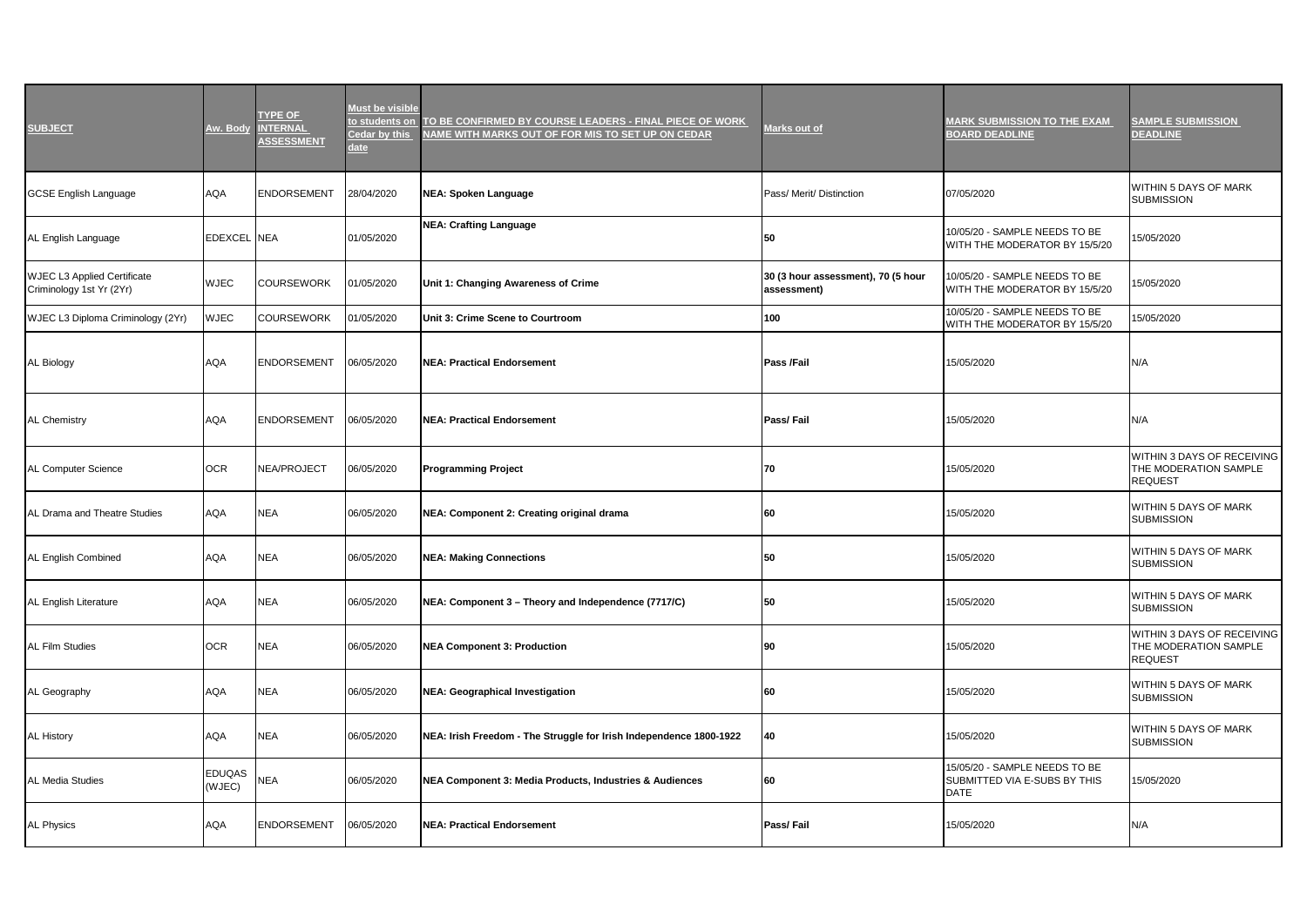| Enrichment - Extended Project | <b>AQA</b>         | <b>COURSEWORK</b> | 06/05/2020 | NEA: Extended Project Qualification                                                  | 50       |    | 15/05/2020                                                                            | WITHIN 5 DAYS OF MARK<br><b>SUBMISSION</b> |
|-------------------------------|--------------------|-------------------|------------|--------------------------------------------------------------------------------------|----------|----|---------------------------------------------------------------------------------------|--------------------------------------------|
| AL 3D Design                  | <b>AQA</b>         | <b>NEA</b>        | 14/05/2020 | NEA: Component 1 - Personal Investigation<br>NEA: Component 2 - External Examination | 96<br>96 |    | 31/05/2020                                                                            | N/A - VISITING MODERATOR                   |
| AL Graphic Communication      | <b>AQA</b>         | <b>NEA</b>        | 14/05/2020 | NEA: Component 1 - Personal Investigation<br>NEA: Component 2 - External Examination | 96<br>96 |    | 31/05/2020                                                                            | N/A - VISITING MODERATOR                   |
| <b>AL Textile Design</b>      | <b>AQA</b>         | <b>NEA</b>        | 14/05/2020 | NEA: Component 1 - Personal Investigation<br>NEA: Component 2 - External Examination | 96<br>96 |    | 31/05/2020                                                                            | N/A - VISITING MODERATOR                   |
| AL Fine Art                   | <b>EDEXCEL NEA</b> |                   | <b>TBC</b> | NEA: Component 1 - Personal Investigation<br>NEA: Component 2 - External Examination | 90       | 72 | TBC - DEPENDS ON DATE OF<br><b>MODERATOR VISIT</b>                                    | <b>N/A - VISITING MODERATOR</b>            |
| AL Photography                | <b>EDEXCEL NEA</b> |                   | TBC        | NEA: Component 1 - Personal Investigation<br>NEA: Component 2 - External Examination | 90       | 72 | TBC - DEPENDS ON DATE OF<br><b>MODERATOR VISIT</b>                                    | N/A - VISITING MODERATOR                   |
| AL Sport and PE               | <b>AQA</b>         | <b>NEA</b>        | <b>TBC</b> | NEA: Practical Performance in Physical Activity and Sport                            | 90       |    | 2 WEEKS BEFORE MODERATION<br>VISIT (TBC, GENERALLY BETWEEN<br>1ST MARCH AND 31ST MAY) | N/A - VISITING MODERATOR                   |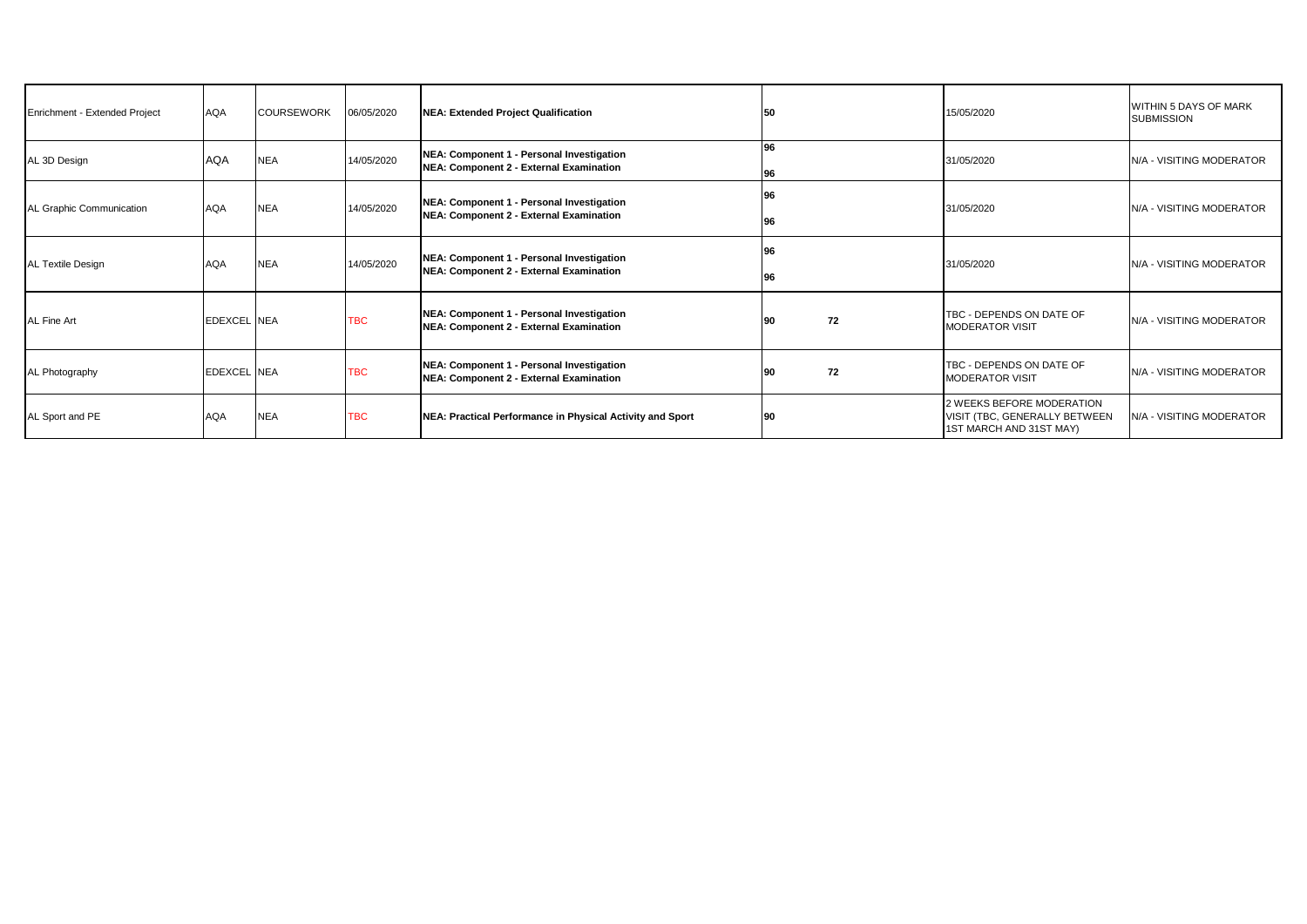| <b>Subject</b>                                   | <b>Awarding Body</b> | <b>Type</b>        | <b>Visible to students</b> |
|--------------------------------------------------|----------------------|--------------------|----------------------------|
| <b>GCSE English</b>                              | AQA                  | <b>ENDORSEMENT</b> | 24/04/2018                 |
| A level Sport and PE                             | <b>AQA</b>           | <b>NEA</b>         | <b>TBC</b>                 |
| A level Biology                                  | <b>AQA</b>           | <b>ENDORSEMENT</b> | 07/05/2019                 |
| A level Chemistry                                | AQA                  | <b>ENDORSEMENT</b> | 07/05/2019                 |
| A level Film Studies                             | <b>OCR</b>           | <b>NEA</b>         | 07/05/2019                 |
| A level Media Studies                            | EDUQAS (WJEC)        | <b>NEA</b>         | 07/05/2019                 |
| A level Physics                                  | <b>AQA</b>           | ENDORSEMENT        | 07/05/2019                 |
| A level Drama and Theatre Studies                | EDUQAS (WJEC)        | <b>NEA</b>         | 07/05/2019                 |
| A level English Combined                         | <b>AQA</b>           | <b>NEA</b>         | 07/05/2019                 |
| A level English Language                         | <b>EDEXCEL</b>       | <b>NEA</b>         | 26/04/2019                 |
| A level English Literature                       | <b>AQA</b>           | <b>NEA</b>         | 07/05/2019                 |
| A level Geography                                | AQA                  | <b>NEA</b>         | 07/05/2019                 |
| A level History                                  | <b>AQA</b>           | <b>NEA</b>         | 07/05/2019                 |
| <b>Extended Project</b>                          | <b>AQA</b>           | <b>COURSEWORK</b>  | 07/05/2019                 |
| WJEC L3 Applied Certificate Criminology 1st year | <b>WJEC</b>          | <b>COURSEWORK</b>  | 26/04/2019                 |
| WJEC L3 Diploma Criminology 2nd year             | <b>WJEC</b>          | <b>COURSEWORK</b>  | 26/04/2019                 |
| A level Fine Art                                 | <b>EDEXCEL</b>       | <b>NEA</b>         | <b>TBC</b>                 |
| A level Graphic Communication                    | <b>AQA</b>           | <b>NEA</b>         | 20/05/19 (8am)             |
| A level Photography                              | <b>EDEXCEL</b>       | <b>NEA</b>         | TBC                        |
| A level Textile Design                           | <b>AQA</b>           | <b>NEA</b>         | 20/05/19 (8am)             |
| A level 3D Design                                | <b>AQA</b>           | <b>NEA</b>         | 20/05/19 (8am)             |